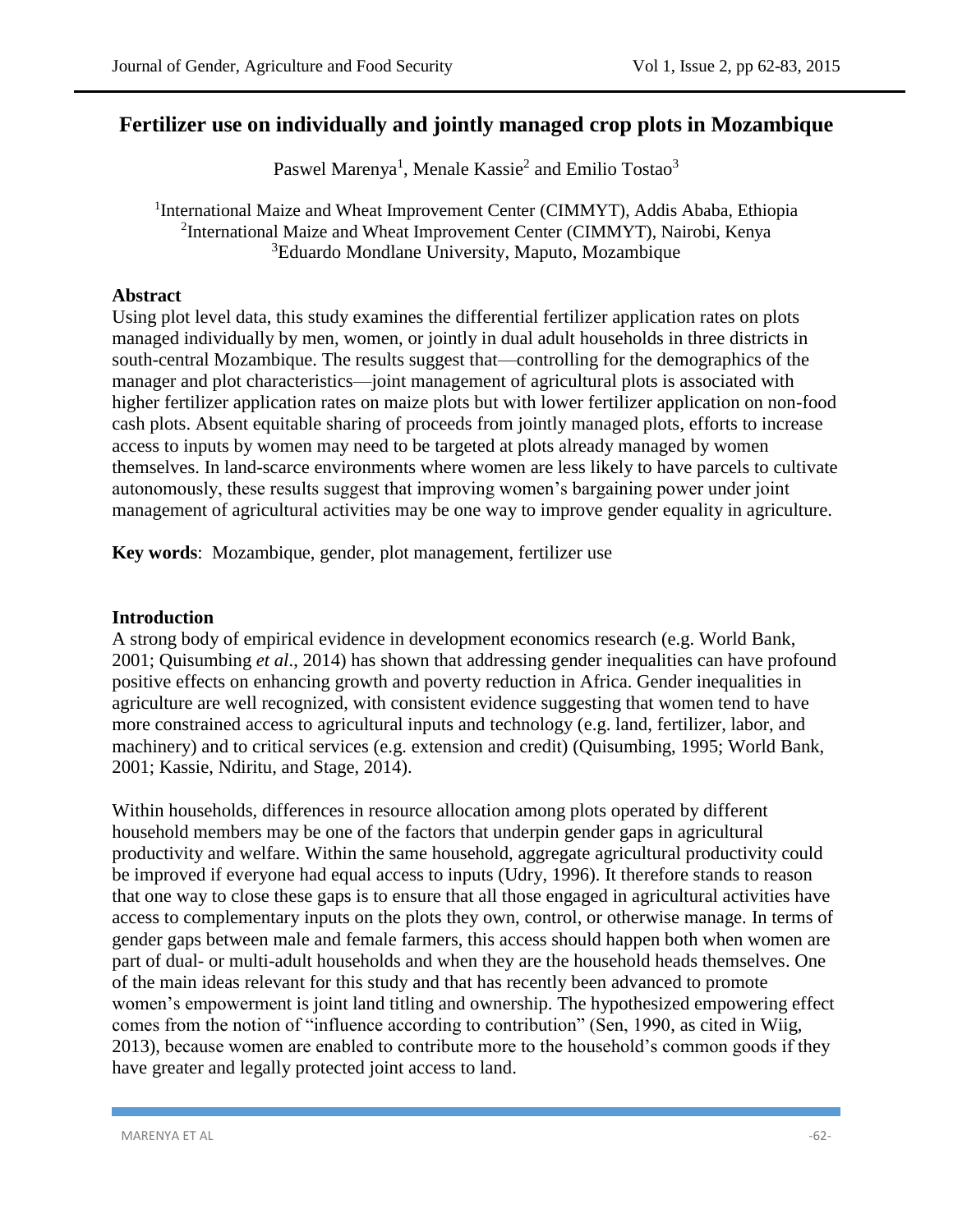A similar framework may be relevant for addressing gender disparities in access to and use of agricultural inputs at the intra-household level; not least because, in addition to joint farm activities (and perhaps in spite of joint ownership rights to land) individual members of a household often engage in separate agricultural production activities and often operate separate plots. The distribution and allocation of agricultural resources (land) or inputs (fertilizer) among economically active members of the household—and the allocation of the proceeds of farm production within the household—are usually determined by intra-household bargaining (Alderman *et al*., 1995; Udry *et al*., 1995).

While it may be argued that it is empowering when women autonomously manage and control separate plots, the continued observation of the existence of lower input use or lower yields (e.g. Gilbert, Sakala, and Benson, 2002; Peterman *et al*., 2011; FAO, 2011) on plots managed by women (controlling for plot quality) means that a more complex story may exist. In constructing the Women's Empowerment in Agriculture Index (WEAI), one of the domains used by Alkire *et al*. (2013) relates to decisions involving agricultural production and whether those decisions are made solely or jointly "with no judgment on whether sole or joint decision making better reflects greater empowerment". It is possible that increases in empowerment—suggested by individual control of agricultural plots—can be attenuated if there are no commensurate improvements in women's access to inputs. Such attenuation can occur if women are left to operate low quality and smaller plots on which only economically minor crops or those crops meant for household provisioning can be grown as the literature has previously suggested (Doss, 1999; DFID, 2007). On the other hand, joint management and control can be reflective of increased empowerment if it is motivated by improved access by women to productive resources (cash from wage income, for example), which can allow them to influence decisions in joint farm activities.

Using the example of fertilizer application rates on plots managed by different members of the household, this study asks whether there are systematic differences in the amount of fertilizer applied among plots operated individually by men or women and those operated jointly by both men and women. Our aim is to determine whether joint or individual management is associated with greater fertilizer use and what the observed differences may imply for gender equality in agriculture or future research.

This paper uses detailed datasets from a 2013 household survey in rural Mozambique, which identify the manager of each plot. Models of plot level fertilizer application rates were estimated using a number of covariates, such as individual characteristics (e.g. age and education), decision making on agricultural activities, plot preparation, inputs used, and plot characteristics. The models were fitted for three crop categories: maize, fruits and vegetables, and non-staple cash crops. We restrict our analysis of intra-household plot management to dual adult households because this sample lends itself to the analysis of intra-household gender differences. While women who are the sole heads of their households (especially *de jure* female heads) face the same common gender issues outlined in the literature, intra-household gender issues are frequently apparent in dual- or multi-adult households.

The rest of this paper is organized as follows. Section 2 provides an overview of agricultural gender gaps as found in the reviewed literature. Section 3 defines plot management, the analytical model, and variables used in the study. Section 4 presents the empirical results from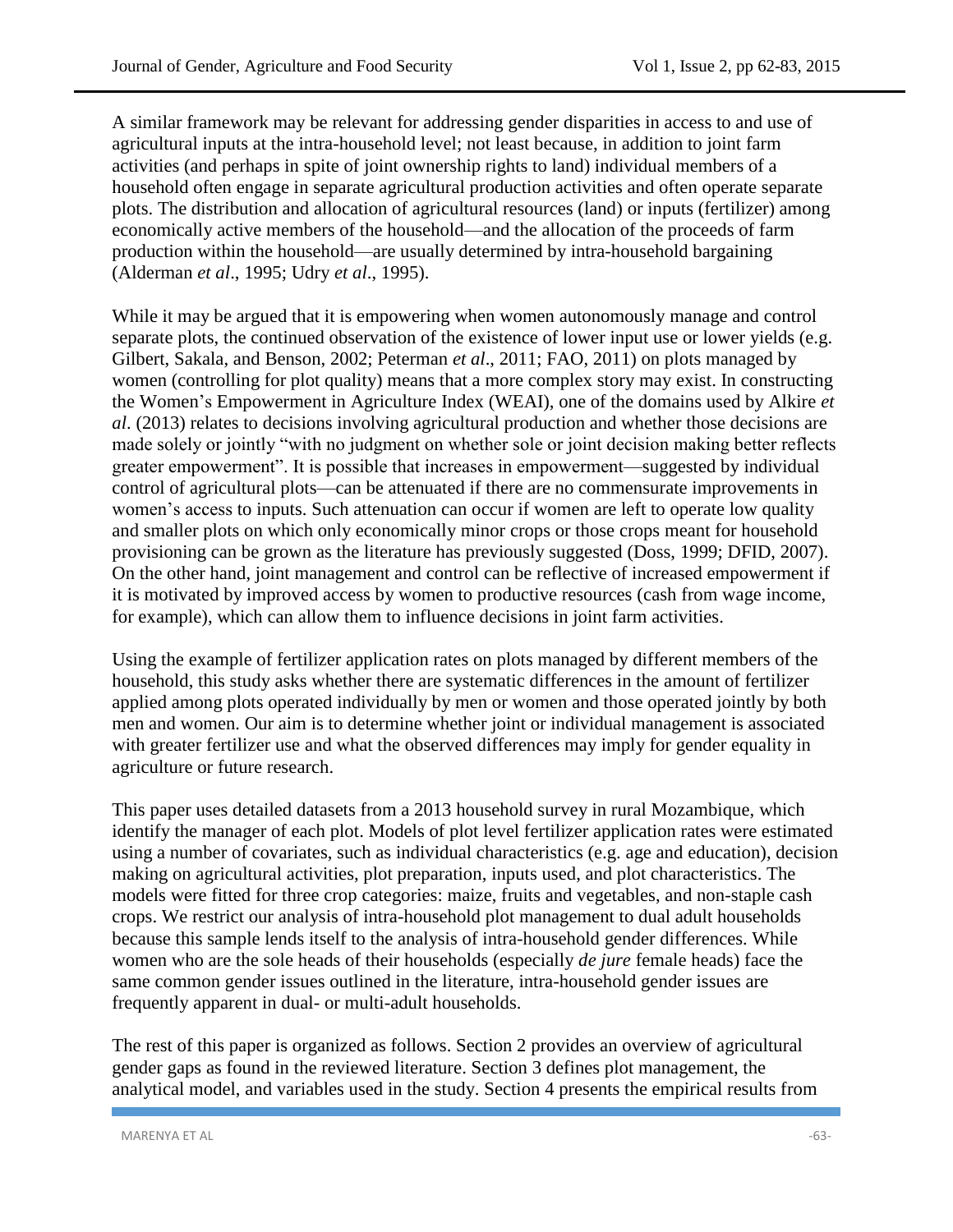the regression model. Section 5 provides a broader discussion of the results in the context of intra-household dynamics. Section 6 concludes by summarizing the key message, outlining the possible policy implications from the results and identifying issues that require further analysis.

### **Literature Review**

Many studies examine differences in technology adoption between men and women by using a dummy variable identifying the sex of the household head as the gender indicator without further disaggregation into intra-household plot management (Quisumbing, 1996). Recent exceptions include: A study by Ndiritu, Kassie, and Shiferaw (2014) where the authors test for gender differences in the adoption of agricultural intensification practices in Kenya using plots managed by men, women, or both within a household; Slavchevska (2015), who applies the Oaxaca-Blinder decomposition method to study intra-household gender productivity differences in Tanzania; and de Brauw (2015), who examines the factors (such as a spouse's non-farm employment) that affect women's control of agricultural plots within the household.

There is empirical evidence in an earlier body of literature in agricultural and rural development showing that intra-household differences in access to incomes, inputs, and other resources are crucial and that analyzing questions of technology adoption at the intra-household level is paramount (see Kanbur and Haddad, 1994; Alderman *et al*., 1995; Quisumbing, 1996; Ghosh and Kanbur, 2008). In a study that tested whether agricultural inputs were used most efficiently across all plots within the household, Udry et al. (1995) found that by reallocating inputs from plots controlled by men to those controlled by women in Burkina Faso, the level of production in the household would have increased by 10 to 15 percent. According to Doss and McDonald (1999, p. 57) the inefficiencies reported in Udry et al. (1995) are consistent with the fact that household members "neither pool nor trade inputs with each other." Doss (2001) suggests that the reason why intra-household reallocation does not happen is because such exchanges can affect long-run bargaining power, even though in the short-run it could increase farm profits.

However, a considerable portion of the literature analyzes productivity differences at the *inter*household level, with little discussion on the inequities in resource allocation that exist *within* the household. According to Quisumbing (1996), the biggest shortfall in much of this literature is that much of it implicitly assumes Pareto-efficient [i] *intra*-household input allocation. Yet allocative inefficiencies that arise from gender-determined agricultural division of labor *within* the household are more consequential for productivity differences than mere biological differences between men and women. In effect, there are few inherent differences between men and women that explain productivity differences better than unequal access to resources.

In fact, much of the evidence that women are less productive than men is largely attributable to lower input use among women. Consistent with this, Peterman et al. (2011) state that the literature has "not provided definitive conclusions" on whether there are productivity differences between male and female farmers. Quisumbing *et al*. (2001) find some evidence (albeit weak) of female-owned parcels having lower yields. Yet, after controlling for input use, Oladeepo and Fajuyigbe (2007) in a study in Osun State, Nigeria, found that female rice farmers were more technically efficient than their male counterparts. Similarly, studies in Gambia and Nepal by Chavas, Petrie, and Roth (2005) and Aly and Shields (2010) (respectively) find no productivity differences by sex of the household head for similar input levels. In Zimbabwe, Horell and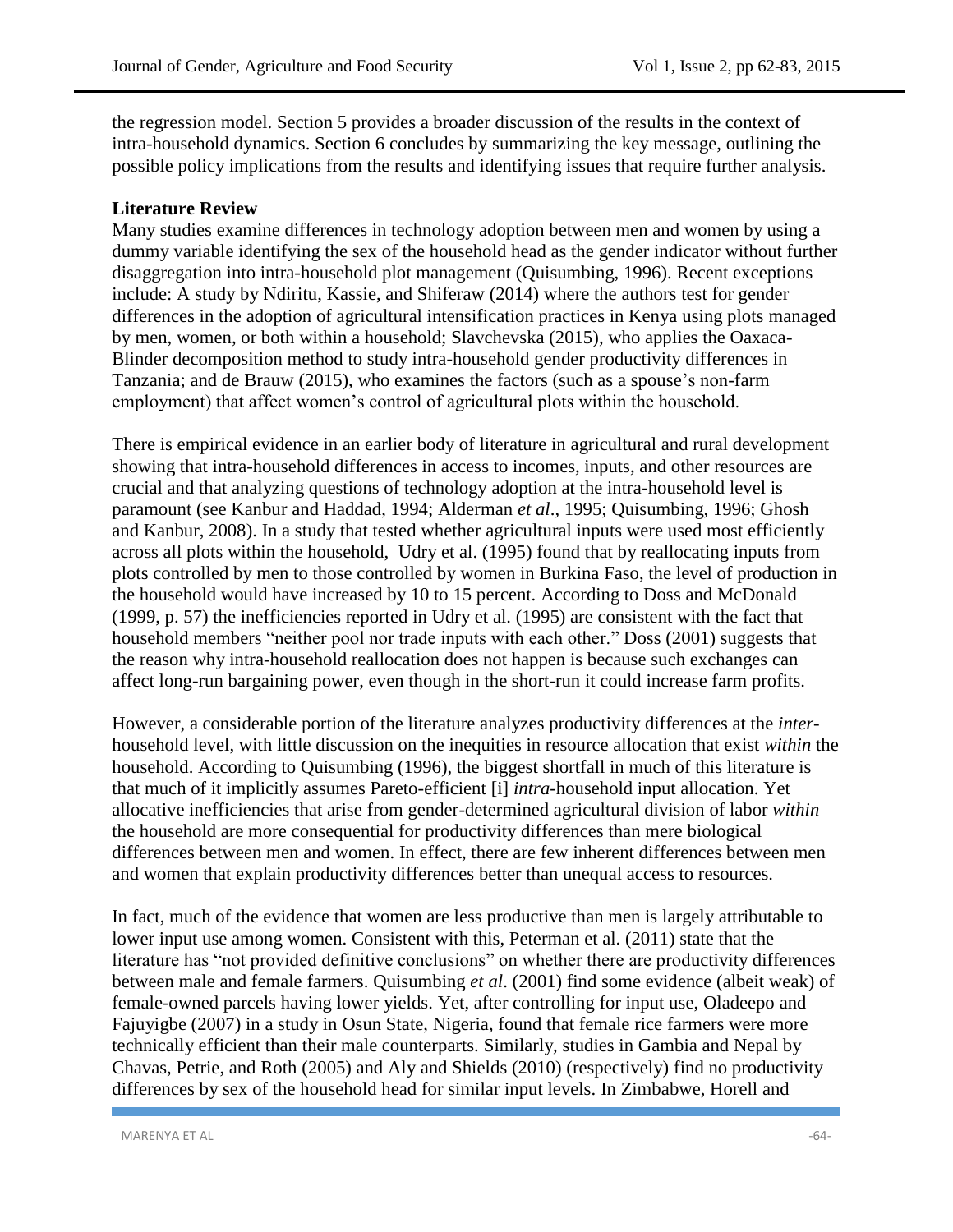Krishnan (2007) found no productivity differences between male- and female-headed households. The thrust of this and related literature is not different from the argument put forward by Quisumbing (1996), which is that apparent productivity differences between men and women are a reflection of lower access to agricultural inputs, explaining why productivity differences between male and female farmers diminish or are eliminated once input use is taken into consideration.

However, the pre-production question of input use (specifically fertilizer) has not received the same treatment – in terms of empirical rigor—as gender gaps in productivity, despite the literature's admission that gender gaps in input access are behind observed differences in productivity. It is therefore important for future research to put more effort into analyzing gender differences in input use. Conceptually, the present study is based on the now-established fact that the household cannot be regarded as a monolithic unit that can be represented by one utility function for all individuals within the household (Alderman *et al*., 1995; Browning and Chiappori, 1998), although the relative analytical and empirical parsimony of the unitary household model has some advantage in econometric analysis (Browning *et al*., 1994). The existence of intra-household differences in access to agricultural inputs is one reason for considering alternative household models that go beyond the assumption of a homogenous household where members' preferences can be represented by one person. As argued by Vermueulen (2002), the paucity of intra-household analysis (with individuals rather than households being the unit of observation) wrongly implies that intra-household welfare is not important or that intra-household allocation is efficient (Alderman *et al*., 1995, Haddad *et al*., 1995).

## *Gender and agriculture in Mozambique*

About 25 percent of agrarian households in Mozambique are headed by women (MINAG, 2005) suggesting that many rural women may be part of households headed by men, reaffirming the need for greater emphasis on intra-household analysis of gender issues in Mozambique. Encouragingly, an example at intra-household analysis in Mozambique was a study by Aalerud (2010), who demonstrate how the control of at least one plot improves the bargaining power of women; and another by de Brauw (2015), who analyzed the circumstances under which women have control and decision-making autonomy on plots they manage in multi-adult households. These studies are important because there is evidence of diversity in plot ownership and control within the household in Mozambique. For example, Woldemariam, Kassie, and Cachomba (2012) found that in areas of Mozambique similar to those we focus on in the present study, 46.7 percent of the total plots were managed both by men and women while 29.3 percent and 24 percent were managed individually by men and women, respectively. As shown by de Brauw (2015), in many cases men and women operate separate plots, with some plots being jointly controlled and subject to joint decision making.

The extent of women's contributions to agriculture in Mozambique is typical of many Sub-Saharan African countries. In the south-central regions (from where most of the data in this study was derived, i.e. Manica, Sussundega, and Angonia), women participate in nearly all agricultural activities, including land preparation, tending livestock (typically performed by men in other regions), planting, weeding, and harvesting. It is apparent that in this region, the division of labor in agricultural tasks is less clear than in other parts of Sub-Saharan Africa. While quantitative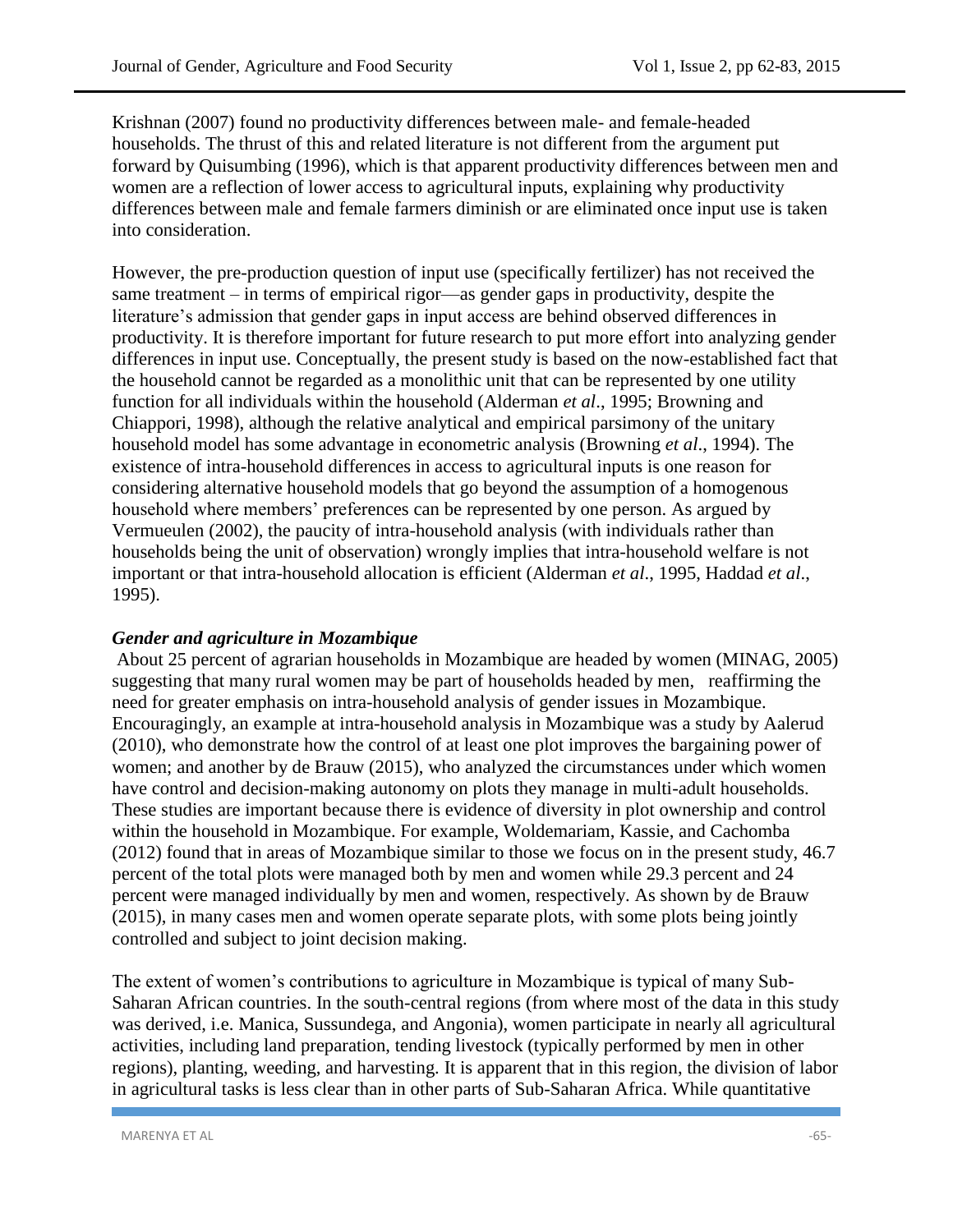estimates for contributions to specific tasks are not readily available, by some estimates women contribute about 43 percent of all agricultural labor (Lidström, 2014; Aalerud, 2010). Generally, the coexistence of individual and joint plot management in the same household is not uncommon in Africa (see Udry, 1996; Goldstein and Udry, 2005 for examples from Ghana, Ndiritu Kassie and Shiferaw (2014) in reference to Kenya, Slavchevska (2015) for an example from Tanzania and de Braw (2015) and Woldemariam, Kassie, and Cachomba, 2012 in the context of Mozambique). Yet women continue to lack access to and control over key household resources, including cash, land, and livestock (Johnson *et al*., 2013; de Brauw, 2015). The farm structure in Mozambique is such that many households operate small, non-mechanized farms, with a typical farm averaging 1.2 ha. Many farms consist of contiguous and non-contiguous plots, with diversified crop plantings (sometimes as inter crops). There is little irrigation and farmers tend to grow traditional crop varieties, with limited use of fertilizer.

While many different crops are grown, maize is the main staple, grown by 80 percent of rural farming households. In Mozambique, maize provides 22 percent of calories (FAOSTAT, 2011). Given its status as the economic mainstay of many households, maize is one of the main crops studied in this paper. We also include fruits and vegetables, and other non-staple cash crops. Fruits and vegetables are often grown by women to supplement household income and feed families (Woldemariam, Kassie, and Cachomba, 2012). The data used in this study shows that 50.4 percent of the plots are planted with maize, 39.1 percent of plots are planted with fruits and vegetables, and 10.5 percent are planted with non-staple cash crops, including coffee, cotton, tobacco and sugar cane.

#### **Methodology**

In this section, we outline the basic models used in the analysis of fertilizer application rates at the plot level. Since this study is based on plot level observations, we first define what criteria were used to identify plots within the household's farm holdings. We then describe how plot ownership and management was defined. This is followed by a description of the regression models. Finally, we describe the variables used in these models and their hypothesized effects on fertilizer application rates are stated.

#### *Definition of plots, plot ownership, and plot management*

In order to collect data at the plot level, enumerators were trained to identify a plot as a unique patch of land with discernible boundaries contiguous or non-contiguous with other patches; recognizable as planted with a particular crop or crop association (such as inter-crops); and under a uniform, consistent form of crop management. These patches of land were regarded as plots if they were continuous and not split by a path more than thirty feet wide. Plot boundaries were therefore based on the crops grown, physical separation, and the identity of the operator within the household.

The person responsible for growing the crops and making day-to-day decisions on crop management (type of crop, when to plant, which inputs to use, etc.) was considered the plot manager, regardless of whether he or she was the plot owner. The survey instrument asked the respondent to indicate who made particular decisions on plots that were identified as managed by members of the household. A plot was considered "individually managed" if all decisions were made by one person or as "jointly managed" if at least two people were involved decision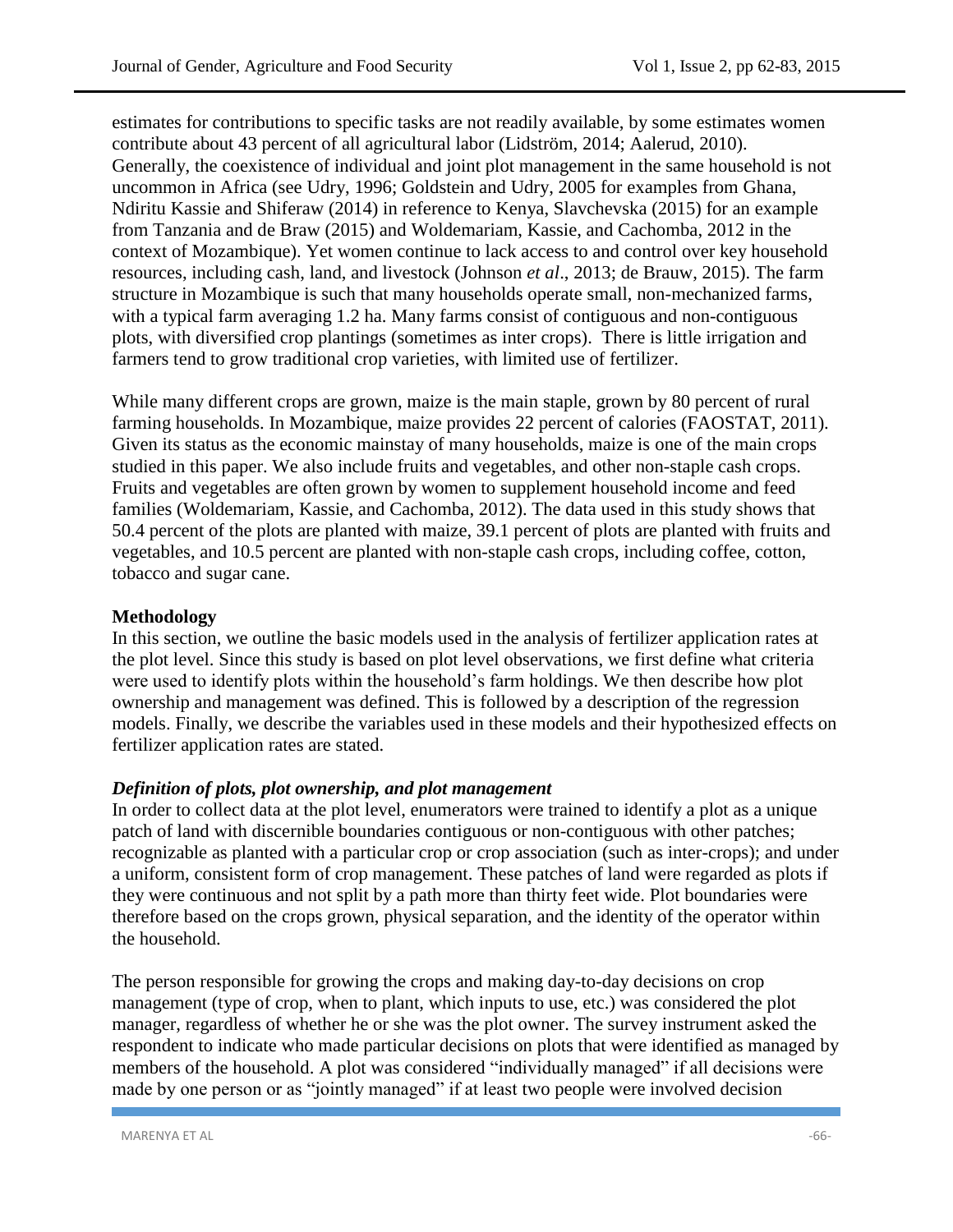making regarding the plot (regardless of whether some of these decisions were jointly made or if different decisions were made exclusively by one individual among those involved in managing the plot). The household head was usually the primary respondent in the survey. In the absence of the household head, his or her spouse was the respondent. It was assumed that the household head or spouse could reasonably provide accurate answers regarding the various plots operated by members of the household during the most recent production season.

### *Regression models*

We designed several regression models to explain how plot level rates of fertilizer application were correlated with individual characteristics of the plot operator (e.g. age) as well as plot management practices and plot characteristics. Each of these models used an ordinary least squares (OLS) estimator. Each regression model was then used to predict plot level fertilizer application in a counterfactual process akin to identifying treatment effects. In our case, indicator variables of whether the plot in question was individually or jointly managed and whether the operator was a man or a woman were construed as "treatments". Three different fertilizer application models were designed for three separate samples.

The first sample (sample 1) contains plots that were individually managed by male household members combined with all plots which were jointly managed. The second sample (sample 2) contains plots managed by female household members, also combined with all plots which were jointly managed. In both samples, a dummy variable indicating joint management was used to compare plots Individually Managed by Men (IMM) or plots Individually Managed by Women (IMW) with jointly managed plots.

The third sample (sample 3) is a pooled sample of only the plots IMM and IMW (excluding jointly managed plots) which was used to compare plots IMM and IMW. Each regression was done separately for three crop types (maize, fruits and vegetables, and non-staple cash crops). The regressions and the subsequent treatment effects analyses are formalized as follows:

| $F_p^1 = \alpha X_i^1 + \beta Z_p^1 + \gamma J_p + \varepsilon^1$ |  |
|-------------------------------------------------------------------|--|
|-------------------------------------------------------------------|--|

$$
F_p^2 = \alpha X_i^2 + \beta Z_p^2 + \gamma J_p + \varepsilon^2
$$
\n<sup>(2)</sup>

$$
F_p^3 = \alpha X_i^3 + \beta Z_p^3 + \gamma G_p + \varepsilon^3 \tag{3}
$$

Here  $F_p^1$  indicates fertilizer application rate on plot p in sample 1 (denoted by superscript 1) containing plots IMM plus jointly managed plots and  $F_p^2$  indicates those plots in sample 2 containing plots IMW plus jointly managed plots in the household. The variables denoted by  $X_i$ are the plot manager's demographic and household characteristics; those denoted as  $Z_p$  are plot level characteristics and *I* is a dummy which is equal to 1 if the plot *p* is managed jointly  $(I = 0$  if plot *p* is individually managed). For jointly managed plots, the demographic characteristics of the person indicated as holding the most responsibilities in the jointly managed plot, usually the household head, were used in the regressions. In equation 3,  $F_p^3$  predicts fertilizer application using *sample 3* (which was composed of plots IMM and IMW) without the jointly managed plots (maize, vegetable and fruits, and cash crop plots). The gender of the manager of plot *p* in sample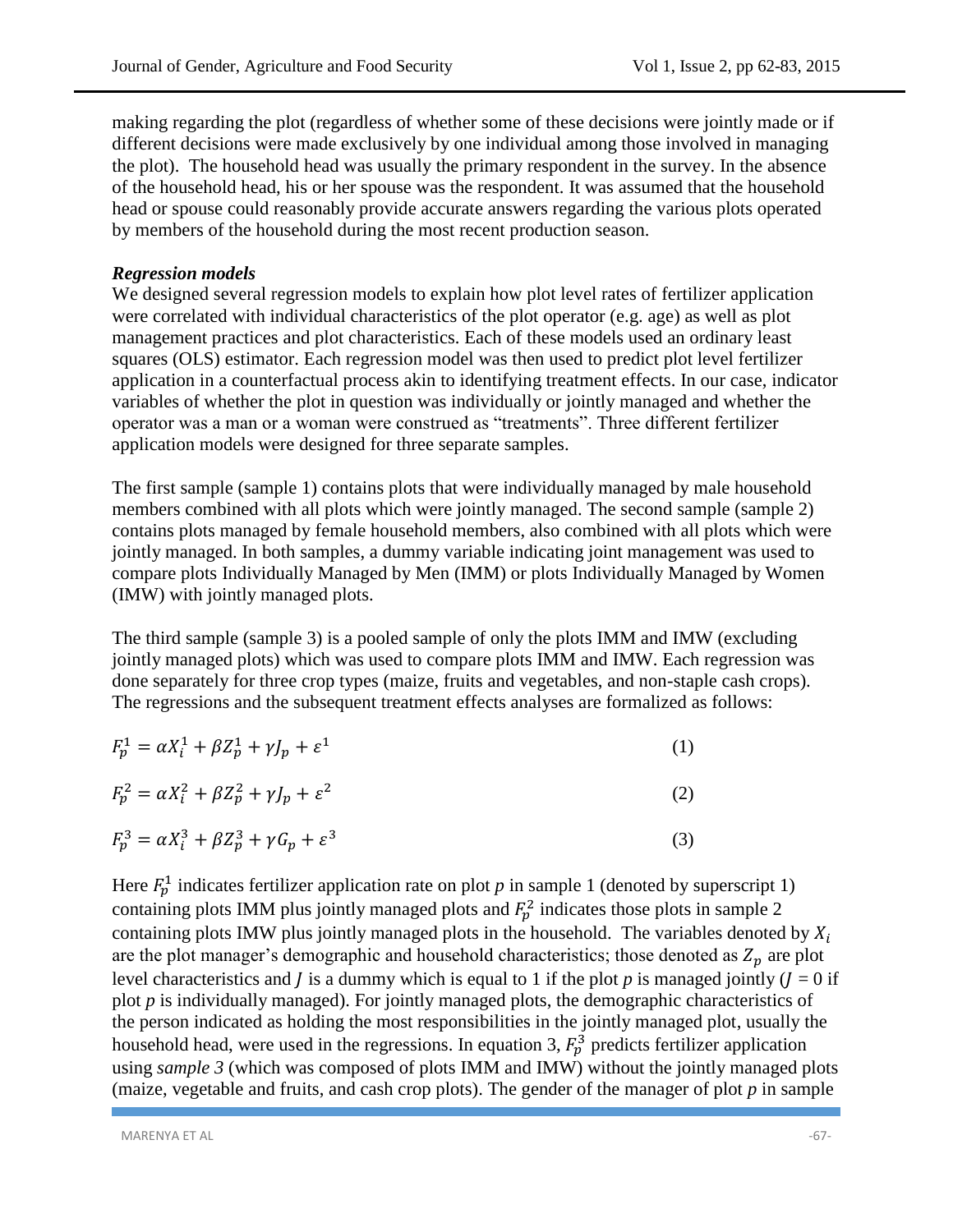3 is denoted by  $G_n$ , which took the value 1 for plots IMM and 0 for plots IMW. The other variables remain as described for equations 1 and 2.

After fitting the fertilizer application model, the *estimated* equation (1) and equation (2) were used to produce counterfactual fertilizer application rates by using the coefficient for joint management. Somewhat akin to the impact evaluation literature [ii], the following conditional expectations for the various fertilizer application rates are computed from equations 1 and 2 above in the actual and counterfactual scenarios:

| $E(F_{ip}^1   J = 0) = \alpha X_i^1 + \beta Z_p^1$          | for plots IMM only | 1(a) |
|-------------------------------------------------------------|--------------------|------|
| $E(F_{in}^1   J = 1) = \alpha X_i^1 + \beta Z_p^1 + \gamma$ | for plots IMM only | 1(b) |
| $E(F_{in}^2) J=0) = \alpha X_i^2 + \beta Z_p^2$             | for plots IMW only | 2(a) |
| $E(F_{in}^2   J = 1) = \alpha X_i^2 + \beta Z_p^2 + \gamma$ | for plots IMW only | 2(b) |
| $E(F_p^3 G=0) = \alpha X_i^3 + \beta Z_p^3$                 | for plots IMW only | 3(a) |
| $E(F_p^3 G = 1) = \alpha X_i^3 + \beta Z_p^3 + \gamma$      | for plots IMW only | 3(b) |

Equations  $1(a)$  and  $2(a)$  are the predicted fertilizer application rates derived from the fitted regression model, estimating fertilizer use in each sample based on the mean observed levels of the covariates. Equations 1(b) and 2(b) represent the "counterfactual" expected fertilizer application rates on plots IMM and plots IMW respectively by changing the management of these plots to joint. Using the fitted model, the counterfactual simulation is done by predicting fertilizer application rates on plots IMM or plots IMW by replacing all  $J=0$  with  $J=1$  for individually managed plots. [iii] Therefore, the counterfactual in equation 1(b) estimates what the fertilizer application on plots IMM would have been if these plots were managed jointly and all else were equal. The counterfactual in equation 2(b) estimates the fertilizer application on plots IMW would have been if these plots were managed jointly. A t-test of the difference between the fertilizer application rate recovered from 1(a) and that from 1(b) determined whether there was a significant difference in fertilizer use when these plots were IMM as compared to if they were to be jointly managed instead. A similar procedure is done using equations 2(a) and 2(b). Similarly, equation 3(a) predicts the fertilizer application rate derived from the fitted regression using only plots that are IMW, estimating fertilizer use based on the mean levels of the observed covariates*.* Equation 3(b) represents the "counterfactual" estimated fertilizer application rates on plots IMW if they were instead IMM. [iv] The section below explains the rationale for the covariates included in the regressions.

#### *Demographics and household variables*

"Education of plot operator" was measured as years of schooling and was hypothesized to be a predictor of greater cognitive ability to, for example, use extension information, thereby increasing fertilizer use*.* "Main occupation of plot operator" was measured as own farm activity, agricultural laborer, non-farm self-employment, and salaried employment. Three binary dummies were used, with agricultural laborer being the base comparison. The inclusion of these occupational categories was based on the hypothesis that having additional sources of cash income can increase the adoption of fertilizer. "Age of plot operator" was measured in years and used to control for farming experience*.* However, age could also have bidirectional effects on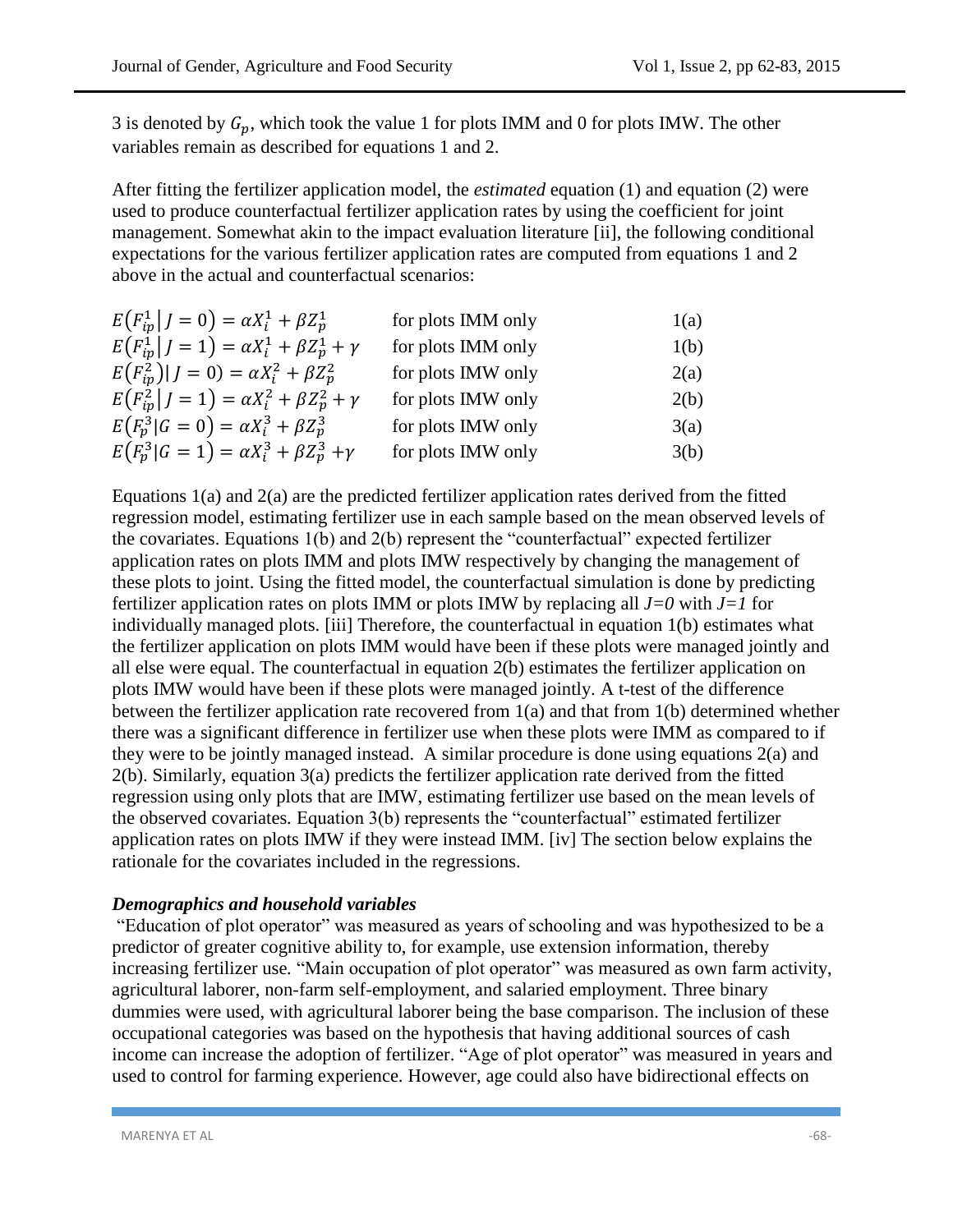fertilizer adoption. Older farmers may have accumulated experience and be better placed to use fertilizer. Younger farmers may be more energetic and entrepreneurial, which can also improve fertilizer use. "Relationship of plot manager to household head" was measured as a dummy variable showing whether the decision maker was the household head, spouse, or another relation. The position of the plot manager in the household may affect their share of household resources. "District of residence" was captured by an indicator variable showing whether the household's residence was in Manica, Sussundega, or Angonia (with Manica being the comparison district). The district of residence reflects (and is used to capture) the agro-ecology and other infrastructural conditions that may influence fertilizer availability, access, and returns.

#### *Plot management and plot characteristics*

The controls used here were meant to capture differences in plot management and characteristics that may influence the rate of fertilizer application independent of the gender of the manager or the management type on the plot. While it is true that fertilizer application affects the long-run soil fertility, other kinds of practices—such as manure application—can either complement or supplement fertilizer use, depending on the situation. Those able to access fertilizer easily may use manure as supplement to fertilizer and those with limited access may use manure instead of fertilizer. The implementation of soil and water conservation in the plot can affect the efficiency of fertilizer through soil loss mitigation and moisture conservation. Fertilizer efficiency may be lower on plots that are prone to erosion. The practice of maize-legume intercropping may complement fertilizer use if the legume species or variety planted can fix nitrogen and there is no serious competition (between the main crop and the legume) for other nutrients such as phosphorous that are applied through fertilizers. There is some agronomic evidence that maizelegume intercropping reduces the demand for fertilizer to achieve a specific level of yield (Kassie *et al*., 2015). The slope of the plot may indicate the soil erosion potential from water runoff. Plots that are less prone to erosion may receive more fertilizer than others that have higher erosion and soil nutrient loss potential. Similarly, the perceived soil fertility on plot (from the point of view of the plot manager) can influence the plot manager's behavior in terms of input use. This may also have bidirectional impacts depending on how the farmer decides to manage perceived poor soil fertility (either reducing or increasing fertilizer use).

#### *Data, data sources, and sampling*

This paper uses household and agricultural production and marketing data gathered as part of a collaborative research program implemented in 2013 by the Eduardo Mondlane University in Mozambique and the International Centre for Maize and Wheat Improvement (CIMMYT). The research was designed to understand the social, economic, technological, and policy drivers for the sustainable intensification of maize and legume-based systems in the country. The data gathering was carried out in areas identified as the major maize and legume-based farming regions of Mozambique. Three districts (Angonia, Manica, and Sussundega) were selected for this purpose.

Multi-stage sampling methods were used to identify survey households. In the first stage, districts were selected purposively based on the importance of maize in the agro ecology. The distribution of sample households across the respective districts was proportional to the number of households per district according to the most recent government household census. Subdistrict administrative units were used as further sampling clusters.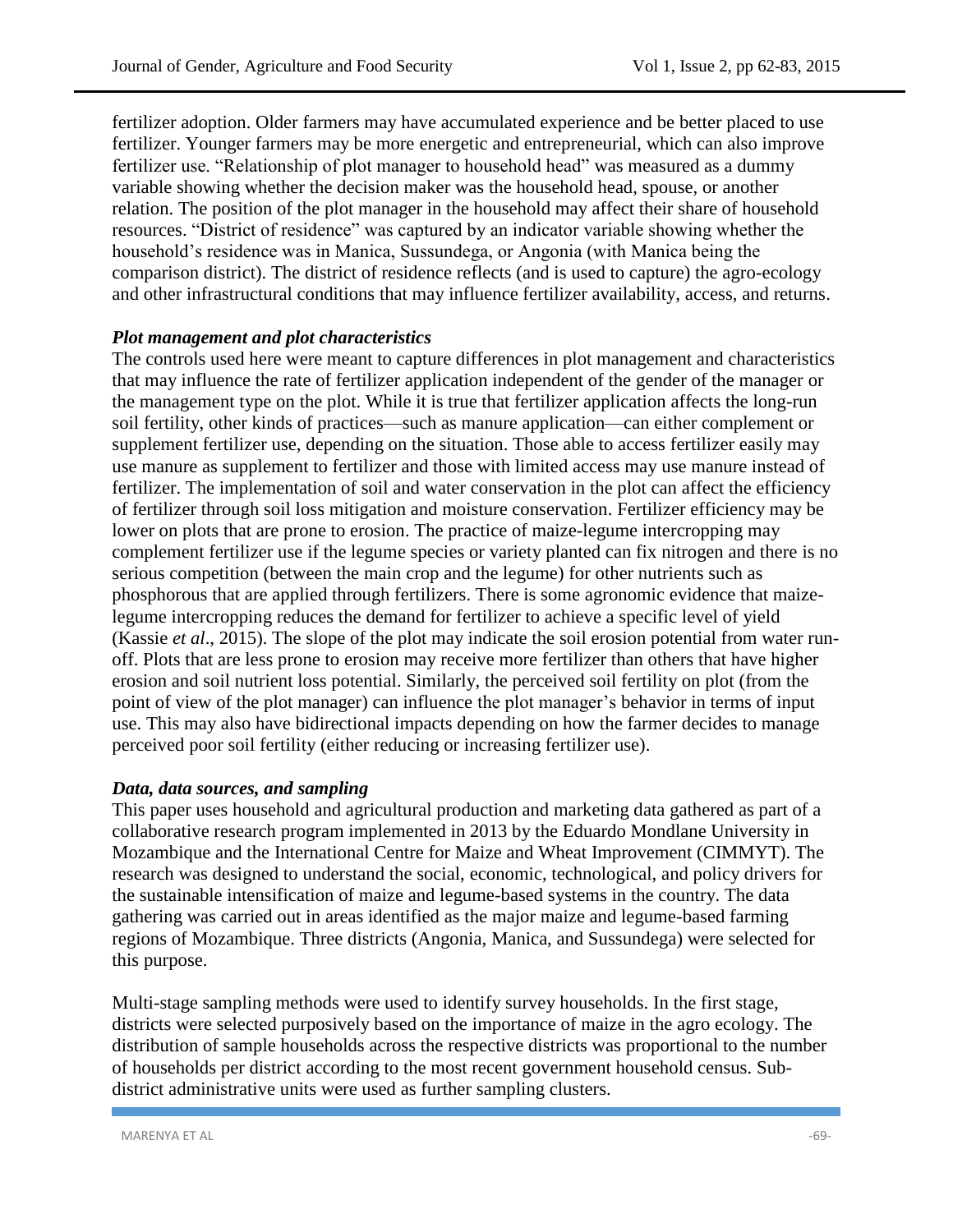|  |  |  |  |  | Table 1: Variables used in the fertilizer rate models <sup>A</sup> |
|--|--|--|--|--|--------------------------------------------------------------------|
|--|--|--|--|--|--------------------------------------------------------------------|

| <b>Variable</b>                                               | Sample 1<br>Plots IMM+<br>jointly managed<br>plots | Sample 2<br>Plots IMW+<br>jointly managed<br>plots | Sample 3<br>Plots IMM +<br><b>IMW</b><br>(no jointly<br>managed plots) | All plots      |
|---------------------------------------------------------------|----------------------------------------------------|----------------------------------------------------|------------------------------------------------------------------------|----------------|
| Plot level fertilizer application per hectare (all crops) $B$ | 53.21                                              | 30.71                                              | 53.56                                                                  | 45.82          |
|                                                               | (309.21)                                           | (68.5)                                             | (265.3)                                                                | (214.34)       |
| Education of plot manager (years)                             | 4.19                                               | 4.27                                               | 4.21                                                                   | 4.22           |
|                                                               | (3.29)                                             | (3.87)                                             | (3.47)                                                                 | (3.54)         |
| Main occupation of plot operator                              |                                                    |                                                    |                                                                        |                |
| Own farm production (crops and livestock)                     | 0.83                                               | 0.84                                               | 0.82                                                                   | 0.83           |
|                                                               | (0.37)                                             | (0.41)                                             | (0.38)                                                                 | (0.39)         |
| Agricultural and non-agric. labourer                          | 0.13                                               | 0.10                                               | 0.11                                                                   | 0.11           |
|                                                               | (0.08)                                             | (0.11)                                             | (0.05)                                                                 | (0.08)         |
| Non-farm self-employment                                      | 0.01                                               | 0.02                                               | 0.02                                                                   | 0.02           |
|                                                               | (0.11)                                             | (0.14)                                             | (0.12)                                                                 | (0.12)         |
| Salaried employment                                           | 0.03                                               | 0.04                                               | 0.05                                                                   | 0.04           |
|                                                               | (0.18)                                             | (0.27)                                             | (0.21)                                                                 | (0.22)         |
| Age of plot manager                                           | 38.4                                               | 41.32                                              | 39.28                                                                  | 39.67          |
|                                                               | (15.46)                                            | (15.88)                                            | (15.63)                                                                | (15.66)        |
| Plot manager is household head                                | 0.95<br>(0.18)                                     | <b>NA</b>                                          | 0.44<br>(0.49)                                                         | 0.70<br>(0.34) |
| Plot manager is spouse of household head                      | <b>NA</b>                                          | 0.82<br>(0.45)                                     | 0.34<br>(0.48)                                                         | 0.58<br>(0.47) |
| Plot manager is another relation of household head            | 0.05                                               | 0.18                                               | 0.21                                                                   | 0.15           |
|                                                               | (.001)                                             | (0.35)                                             | (0.41)                                                                 | (0.25)         |
| Plot manager is male                                          | <b>NA</b>                                          | <b>NA</b>                                          | 0.70<br>(0.46)                                                         | 0.70<br>(0.46) |
| District of residence is Angonia                              | 0.33                                               | 0.33                                               | 0.31                                                                   | 0.30           |
|                                                               | (0.47)                                             | (0.47)                                             | (0.46)                                                                 | (0.45)         |
| District of residence is Manica                               | 0.30                                               | 0.32                                               | 0.31                                                                   | 0.30           |
|                                                               | (0.46)                                             | (0.45)                                             | (0.46)                                                                 | (0.46)         |
| District of residence is Sussundega                           | 0.37                                               | 0.35                                               | 0.38                                                                   | 0.40           |
|                                                               | (0.48)                                             | (0.49)                                             | (0.48)                                                                 | (0.48)         |
| Size of plot                                                  | 1.09                                               | 0.97                                               | 1.03                                                                   | 1.04           |
|                                                               | (2.02)                                             | (2.99)                                             | (2.04)                                                                 | (2.28)         |
| Presence of intercrop on plot                                 | 0.17                                               | 0.25                                               | 0.19                                                                   | 0.20           |

MARENYA ET AL <sup>-70</sup>-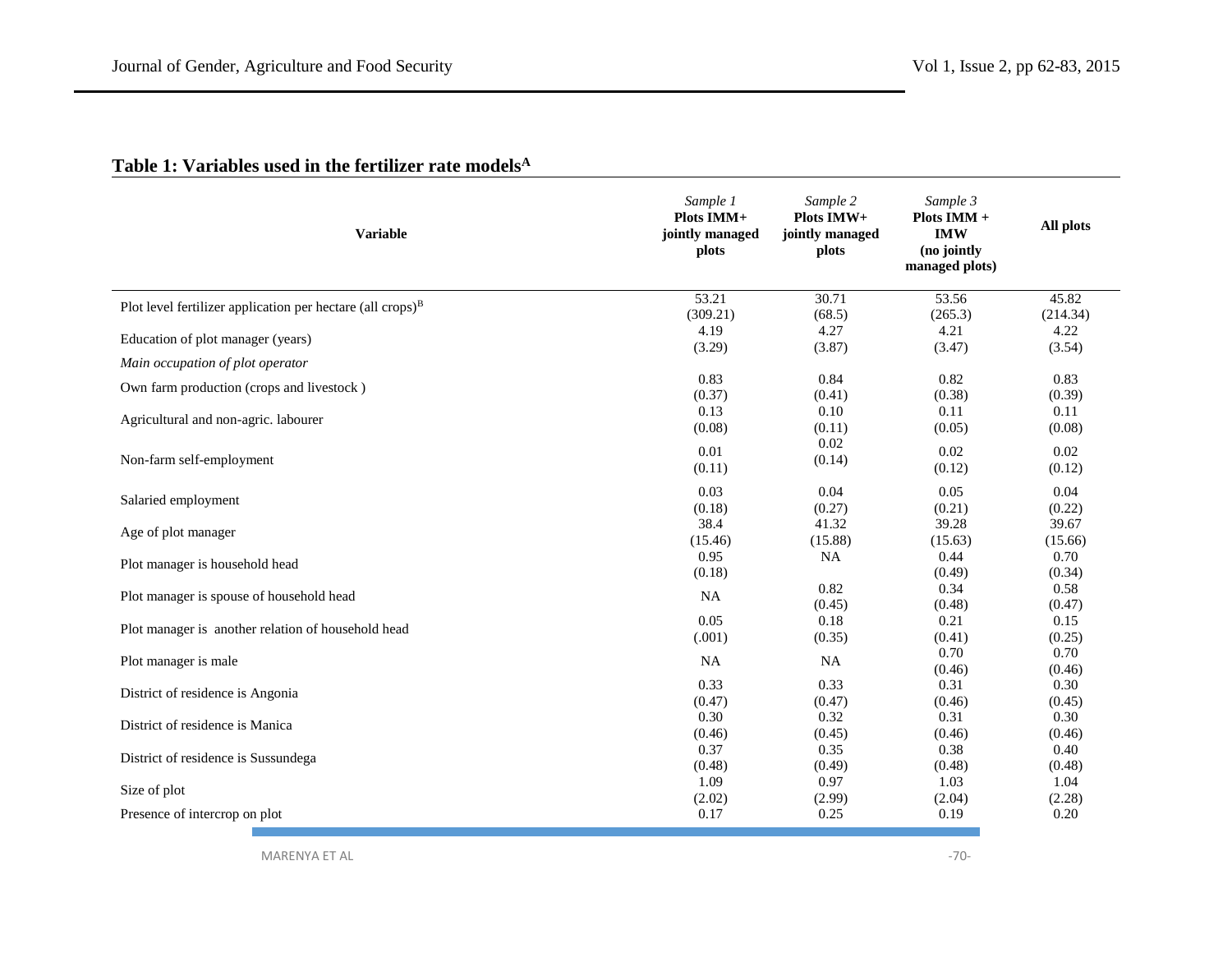|                                     | (0.37) | (0.44) | (0.39) | (0.40) |
|-------------------------------------|--------|--------|--------|--------|
| Manure applied on the plot          | 0.16   | 0.15   | 0.15   | 0.15   |
|                                     | (0.36) | (0.35) | (0.36) | (0.36) |
| Soil water conservation on the plot | 0.55   | 0.56   | 0.56   | 0.56   |
|                                     | (0.50) | (0.49) | (0.49) | (0.39) |
| Plot slope                          |        |        |        |        |
| Flat                                | 0.66   | 0.67   | 0.50   | 0.61   |
|                                     | (0.47) | (0.46) | (0.40) | (0.44) |
| Medium slope                        | 0.30   | 0.25   | 0.44   | 0.33   |
|                                     | (0.46) | (0.42) | (0.49) | (0.46) |
|                                     | 0.04   | 0.08   | 0.06   | 0.06   |
| Steep slope                         | (0.18) | (0.27) | (0.21) | (0.22) |
| Soil fertility on plot              |        |        |        |        |
| Poor soil fertility                 | 0.12   | 0.10   | 0.12   | 0.11   |
|                                     | (0.32) | (0.31) | (0.32) | (0.32) |
| Medium soil fertility               | 0.40   | 0.41   | 0.40   | 0.40   |
|                                     | (0.49) | (0.49) | (0.49) | (0.49) |
|                                     | 0.48   | 0.49   | 0.48   | 0.48   |
| Good soil fertility                 | (0.50) | (0.50) | (0.50) | (0.50) |
| N                                   | 1079   | 499    | 1062   | 1578   |

<sup>A</sup> Standard errors in parentheses

<sup>B</sup> See Fig. 1 for breakdown by crop

### **Table 2: Type of plot management, by crop**

|                   |             | <b>Maize</b>      |             |              |             | <b>Fruits and vegetables</b> |             |              |             | Non-staple cash crops |             |              |
|-------------------|-------------|-------------------|-------------|--------------|-------------|------------------------------|-------------|--------------|-------------|-----------------------|-------------|--------------|
|                   |             | <b>Managed by</b> |             |              |             | <b>Managed by</b>            |             |              |             | <b>Managed by</b>     |             |              |
|                   | Men<br>only | Women<br>only     | <b>Both</b> | <b>Total</b> | Men<br>only | Women<br>only                | <b>Both</b> | <b>Total</b> | Men<br>only | Women<br>only         | <b>Both</b> | <b>Total</b> |
| Number of plots   | 402         | 94                | 158         | 654          | 188         | 68                           | 83          | 339          | 231         | 79                    |             | 327          |
| (% of total)      | (61.5)      | (14.4)            | (21.2)      | (100)        | (55.5)      | (20.1)                       | (24.5)      | (100)        | (70.6)      | (24.2)                | (5.2)       | (100)        |
| Average plot size | 1.55        | . . 56            | 1.38        | . 49         | 0.33        | 0.7                          | 0.27        | 0.43         | 1.0         | 1.0                   | 0.95        |              |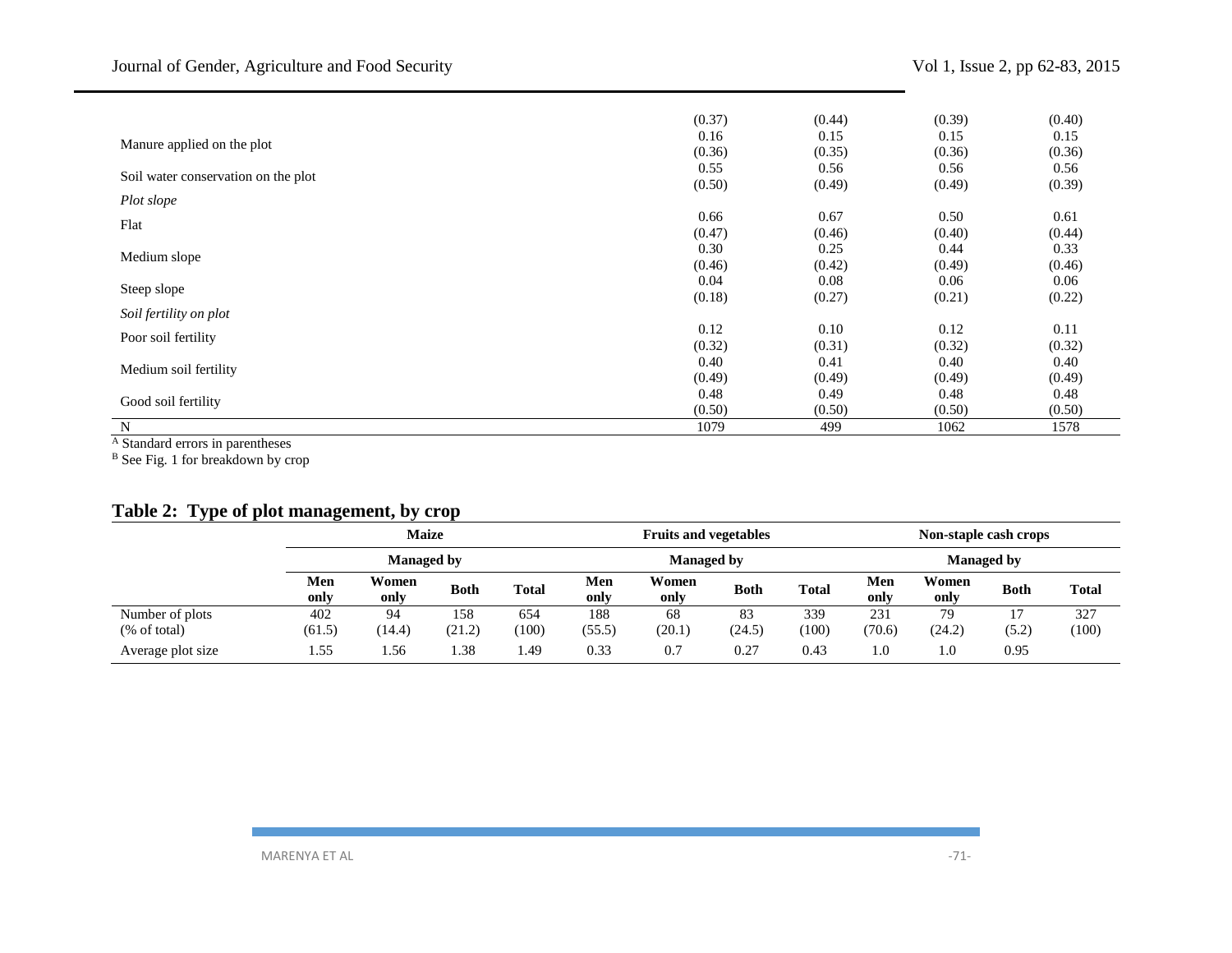A total of 143 villages were randomly picked from government administrative records. Based on the selected villages, probability proportional to size sampling was used to identify the households that were interviewed. The data used here comprised a total of 381 households (14.7 % being female headed) and 1578 plots. Table 1 presents a summary of the variables used in this study.

The majority of plots were managed by men only: 62% of maize plots, 56% of fruit and vegetable plots and 71% of non-staple cash crops plots (see Table 2). In comparison, 14% of maize plots, 20% of fruit and vegetable plots and 25% of non-staple cash crops were managed by women only. Only 5% of non-staple cash crops were on plots that were managed jointly.

Table 3 compares the agricultural practices across plots with different types of management. Jointly managed maize plots were more likely to have maize-legume intercropping than plots managed by men. Compared to jointly managed plots, plots managed by men or women individually had a lower incidence of fertilizer use. Also, compared to plots managed by men, jointly managed plots tended to have higher incidences of soil and water conservation structures and manure use. Except in the case of improved seed, the jointly managed plots tended to have a higher incidence of adoption of the improved agricultural practices. Figure 1 compares fertilizer use across the management types: fertilizer application rates were highest on jointly managed plots and lowest on maize plots IMW and the average rate of fertilizer application on maize plots IMM was twice that of maize plots IMW.

| <b>Variable</b>                                                          |        | B                      | C     | D                     | E           | F           |
|--------------------------------------------------------------------------|--------|------------------------|-------|-----------------------|-------------|-------------|
|                                                                          | Full   | <b>Plot managed by</b> |       |                       |             | <b>Diff</b> |
|                                                                          | sample | Men                    | Women | <b>Both (jointly)</b> | $D-B$       | $D-C$       |
| Maize planted in association with legumes <sup>A</sup> - $(1=Yes, 0=No)$ | 0.208  | 0.162                  | 0.169 | 0.309                 | $-0.147***$ | $-0.040$    |
| Maize-legume rotation $(1=Yes, 0=No)$                                    | 0.164  | 0.171                  | 0.143 | 0.157                 | 0.014       | 0.016       |
| Improved seed (includes OPVs) $(1=Yes, 0=No)$                            | 0.863  | 0.847                  | 0.928 | 0.868                 | $-0.022$    | $0.060*$    |
| Chemical fertilizer $(1=Yes, 0=No)$                                      | 0.230  | 0.222                  | 0.184 | 0.309                 | $-0.087**$  | $-0.125**$  |
| Soil and water conservation measures $(1 = Yes, 0 = No)$                 | 0.556  | 0.533                  | 0.520 | 0.600                 | $-0.067*$   | $-0.080$    |
| Manure use $(1=Yes, 0=No)$                                               | 0.161  | 0.136                  | 0.224 | 0.205                 | $-0.068**$  | 0.019       |
| Minimum tillage (maize and legumes) $(1=Yes, 0=No)$                      | 0.090  | 0.090                  | 0.072 | 0.111                 | $-0.022$    | $-0.039$    |

#### **Table 3: Adoption of improved practices on maize plots, by sex of manager**

<sup>A</sup>This is a practice involving the planting of maize and legumes in alternating rows. The benefits of this practice are the inclusion of protein-rich legumes in the harvest along with maize and the beneficial effects of legumes on soils.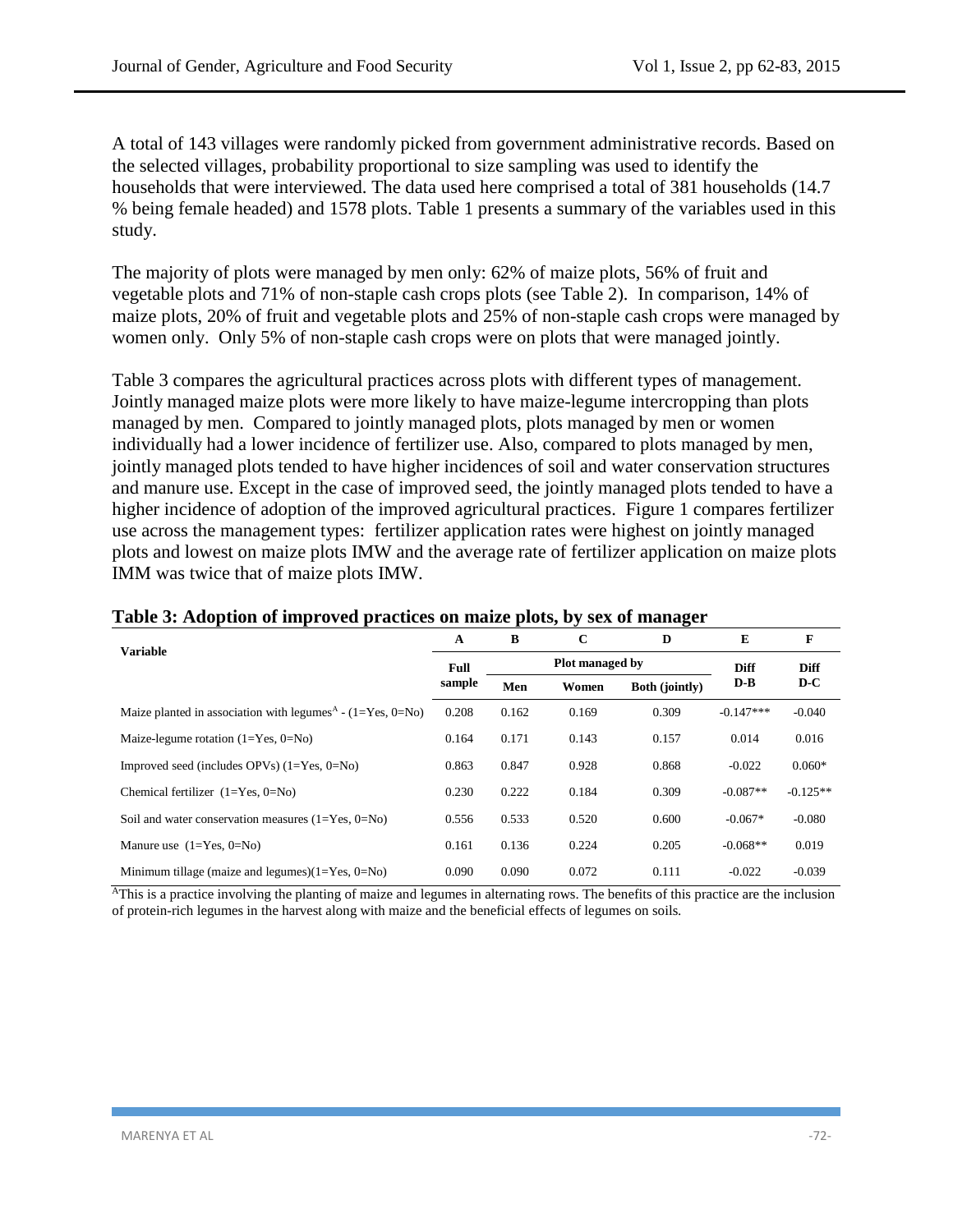

**Figure 1: Plot fertilizer application rates, by crop and manager**

## **Results from the regression models**

### *Effect of demographic characteristics on fertilizer rate*

The education of the plot manager was positively associated with fertilizer use (Table 4). Since we have controlled for occupation, the positive association between education and fertilizer application rates may be due to the ease with which more educated farmers are able to acquire and use information on best agricultural practices including fertilizer use. Being a laborer was positively associated with the rate of fertilizer application (in models where this was significant). Having salaried employment was only statistically significant for the sample of women growing fruits and vegetables. It may be that salaried employment increases the opportunity cost of spending time on the farm and thus reduces fertilizer use. A plot manager being the spouse of the household head is associated with greater fertilizer use for plots in the women's sample growing maize and fruits and vegetables and for cash crops in the pooled sample. Male plot managers used more fertilizer for fruits and vegetables and non-food cash crops, but not for maize.

## *Effect of plot characteristics and plot management on fertilizer application rate*

The negative association between plot size and the fertilizer application rate suggests that the fertilizer application rate declines, consistent with limited fertilizer availability. The presence of intercrops on a plot was positively associated with the fertilizer application rate (on fruit and vegetable plots in the IMW sample and in the pooled IMW and IMM samples). Similar results were observed for IMW samples for cash crop plots. The use of manure was negatively associated with the fertilizer application rate. Compared to plots that the operator perceived as having poor soil quality, the perception of a plot being of medium or good quality was negatively associated with the fertilizer application rate. Similar results were observed for plots that were either medium sloping or steep sloping, compared to flat plots. Plots managed by farmers in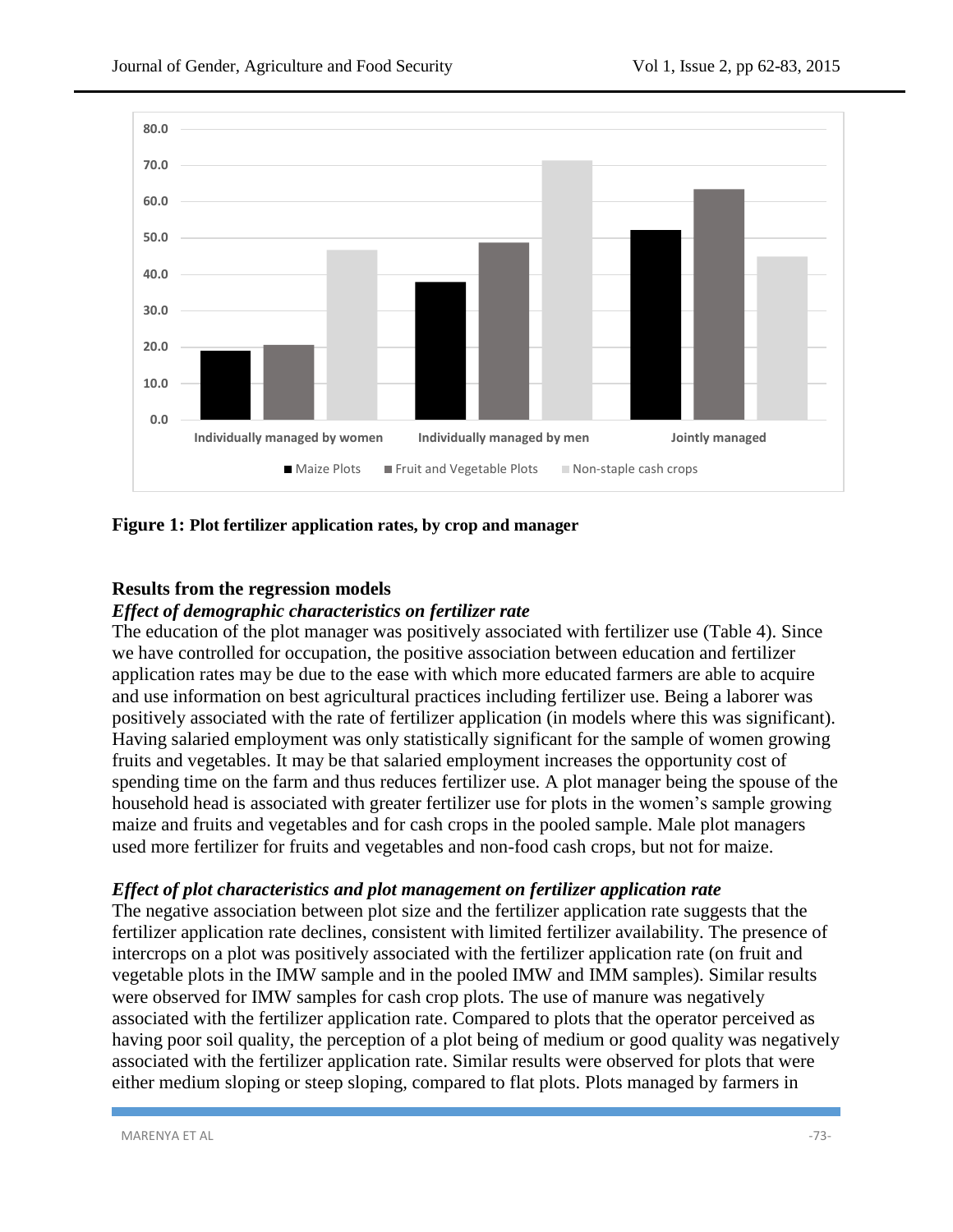Sussundega and Angonia districts appear to be have more fertilizer applied than those in Manica. Comparing jointly managed with plots IMW shows that plots managed jointly were significantly associated with higher fertilizer application rates across the board.

| Table 4: Factors influencing plot level fertilizer application rate (kg/ha), by management |  |
|--------------------------------------------------------------------------------------------|--|
| and crop type                                                                              |  |

|                                                            |                    | Plots IMM + Jointly managed plots<br>Sample 1 |                       |                   | Plots IMW + Jointly managed plots<br>Sample 2 |                       |                    | Plots IMM and IMW<br>(no jointly managed plots)<br>Sample 3 |                    |
|------------------------------------------------------------|--------------------|-----------------------------------------------|-----------------------|-------------------|-----------------------------------------------|-----------------------|--------------------|-------------------------------------------------------------|--------------------|
| <b>VARIABLES</b>                                           |                    | Fruits and                                    |                       |                   | Fruits and                                    |                       |                    | Fruits and                                                  |                    |
|                                                            | Maize              | vegetables                                    | Cash crops            | Maize             | vegetables                                    | Cash crops            | Maize              | vegetables                                                  | Cash crops         |
| <b>Education of manager</b><br>(years)                     | $3.17*$            | 5.27                                          | 9.89***               | $4.43*$           | 2.25                                          | 1.53                  | 1.24               | 2.62                                                        | $8.22***$          |
|                                                            | (1.74)             | (4.75)                                        | (3.28)                | (2.32)            | (5.61)                                        | (3.77)                | (1.26)             | (2.85)                                                      | (2.76)             |
| Agric. or non agric.<br>laborer                            | $-6.23**$          | $-16.64**$                                    | 9.326                 | $-4.37*$          | $-24.30***$                                   | 1.79                  | $-2.56$            | 2.39                                                        | 3.16               |
|                                                            | (2.48)             | (6.46)                                        | (5.83)                | (2.46)            | (9.03)                                        | (3.89)                | (1.96)             | (4.94)                                                      | (5.23)             |
| Non-farm self-<br>employment                               | 4.42               | 32.85***                                      | 22.72                 | $-4.76$           | 19.39***                                      | $-1.49$               | 31.57              | 1.36                                                        | 3.53***            |
|                                                            | (70.03)            | (82.29)                                       | (7.67)                | (9.18)            | (7.05)                                        | (5.58)                | (56.06)            | (7.89)                                                      | (8.13)             |
| Salaried employment                                        | $-27.31$           | 23.84                                         | $-14.38$              | $-2.61$           | 15.03**                                       | 1.48                  | $-6.20$            | $-38.98$                                                    | 2.48               |
|                                                            | (39.52)            | (10.32)                                       | (26.49)               | (3.13)            | (6.02)                                        | (3.64)                | (35.85)            | (109.08)                                                    | (9.99)             |
| Age of manager                                             | 0.002              | $-0.22$                                       | 0.86                  | 0.19              | 0.20                                          | 1.39*                 | 0.29               | $-0.47$                                                     | 0.16               |
|                                                            | (0.35)             | (0.98)                                        | (0.760)               | (0.64)            | (1.826)                                       | (0.83)                | (0.33)             | (0.680)                                                     | (0.65)             |
| Manager is spouse of<br>household head                     | NA                 | NA                                            | NA                    | 10.03**           | 31.75*                                        | 62.46                 | 3.10               | 1.34                                                        | 33.16*             |
|                                                            | NA                 | NA                                            | NA                    | (4.571)           | (17.06)                                       | (56.94)               | (9.58)             | (2.39)                                                      | (18.69)            |
| <b>Manager</b> is another<br>relation of household<br>head | $-18.91**$         | $-26.04$                                      | $-13.74$              | $-17.57**$        | $-25.04$                                      | $-7.48$               | $-3.94$            | $-8.14$                                                     | $-5.22$            |
|                                                            | (8.79)             | (19.63)                                       | (14.73)               | (7.65)            | (23.10)                                       | (9.49)                | (5.86)             | (13.43)                                                     | (12.025)           |
| Sex of household<br>manager (male= $1, 0$                  | NA                 | NA                                            | NA                    | NA.               | NA                                            | NA                    | $-0.88*$           | $29.62*$                                                    | 35.41*             |
| otherwise)                                                 | NA                 | NA                                            | NA                    | NA                | NA                                            | NA                    | (0.35)             | (15.87)                                                     | (18.97)            |
| Size of plot (ha)                                          | $-4.62**$          | 22.11                                         | 2.96                  | $-2.02$           | $-31.70$                                      | $-1.38$               | $-3.28**$          | $-6.59$                                                     | $-3.69$            |
|                                                            | (1.99)             | (51.11)                                       | (3.97)                | (1.71)            | (35.37)                                       | (1.46)                | (1.65)             | (15.12)                                                     | (3.30)             |
| Intercrop on plot                                          | $-6.37***$         | $-85.57$                                      | 33.75                 | $-13.89$          | 47.78                                         | $-34.84$              | $-20.47**$         | $-46.31$                                                    | 7.67               |
|                                                            | (1.93)             | (94.02)                                       | (65.36)               | (10.98)           | (109.51)                                      | (31.91)               | (8.51)             | (53.03)                                                     | (49.48)            |
| Manure used on plot                                        | 9.42               | $6.39**$                                      | 39.48                 | 1.15              | 37.31                                         | 1.82                  | 11.04              | $6.50***$                                                   | 2.02               |
|                                                            | (15.29)            | (28.29)                                       | (30.46)               | (14.68)           | (38.29)                                       | (21.06)               | (11.06)            | (1.90)                                                      | (2.65)             |
| Soil and water<br>conservation on plot                     | 0.78               | 26.91                                         | 1.87                  | 2.49              | 5.33                                          | 35.47**               | 2.44               | 9.19                                                        | 3.338              |
|                                                            | (9.13)             | (24.03)                                       | (20.11)               | (12.79)           | (36.44)                                       | (13.682)              | (7.90)             | (18.49)                                                     | (16.38)            |
| Medium slope (c.f. flat)                                   | $-27.26**$         | 7.860                                         | 31.50                 | $-52.15**$        | 7.18                                          | 3.20                  | 0.209              | 14.19                                                       | 7.16               |
|                                                            | (13.73)            | (33.46)                                       | (23.06)               | (22.84)           | (39.69)                                       | (18.54)               | (8.65)             | (19.10)                                                     | (18.36)            |
| Steep slope (c.f. flat)                                    | $-10.79$           | $-5.99$                                       | $-5.15$               | $-3.86*$          | $-1.75$                                       | $-5.69$               | -4.394**           | $-6.12*$                                                    | $-1.56$            |
|                                                            | (27.47)            | (6.62)                                        | (6.74)                | (2.17)            | (5.88)                                        | (2.92)                | (1.88)             | (3.55)                                                      | (4.58)             |
| Medium fertility (c.f.<br>poor fertility)                  | $-56.06***$        | $-129.23***$                                  | $-110.99***$          | $-13.15$          | $-30.76$                                      | $-11.56$              | 0.09               | $-90.42***$                                                 | $-112.73***$       |
|                                                            | (21.38)            | (45.19)                                       | (39.75)               | (26.07)           | (95.64)                                       | (35.57)               | (13.42)            | (31.15)                                                     | (26.22)            |
| Good fertility (c.f. poor<br>fertility)                    | $-68.13***$        | $-103.719**$                                  | $-91.99**$            | $-28.63$          | $-19.78$                                      | $-2.79$               | $-18.91$           | $-90.28***$                                                 | $-118.42***$       |
|                                                            | (22.36)            | (49.43)                                       | (46.14)               | (34.17)           | (107.98)                                      | (41.67)               | (13.24)            | (29.16)                                                     | (25.50)            |
| Plot jointly managed<br>$(yes=1)$                          | 1.90*              | 28.70                                         | $-35.63$              | 11.16*            | 47.28**                                       | $-30.37*$             | NA                 | NA                                                          | NA                 |
|                                                            | (1.27)             | (45.84)                                       | (45.30)               | (6.73)            | (16.53)                                       | 17.52)                | NA                 | NA                                                          | NA                 |
| District of residence is<br>Sussundega (c.f.               | 14.782***          | 26.04**                                       | 34.19***              | 10.88**           | 51.11**                                       | $9.72*$               | $10.83***$         | 14.84*                                                      | 27.56***           |
| Manica)                                                    |                    |                                               |                       |                   |                                               |                       |                    |                                                             |                    |
| District of residence is<br>Angonia (c.f. Manica)          | (3.52)<br>4.43     | (10.84)<br>85.49***                           | (8.85)<br>15.73***    | (4.63)<br>3.83*** | (23.15)<br>11.03**                            | (5.56)<br>31.85*      | (3.45)<br>33.35*** | (8.38)<br>3.82                                              | (7.23)<br>1.47     |
|                                                            | (10.89)            | (21.79)                                       | (4.76)                | (1.46)            | (4.73)                                        | (17.26)               | (10.81)            | (2.57)                                                      | (1.96)             |
| <b>Inverse Mills ratio</b>                                 | 216.45***          | $-19.35$                                      | $-198.83$             | 105.79*           | $-34.92$                                      | 4.397                 | NA                 | NA                                                          | NA                 |
|                                                            | (79.97)            | (97.07)                                       | (132.33)              | (61.31)           | (63.66)                                       | (49.53)               | NA                 | NA                                                          | NA                 |
| Constant                                                   | 89.21**<br>(40.60) | 38.19<br>(100.23)                             | $-156.34$<br>(122.70) | 67.47<br>(45.47)  | $-131.29$<br>(154.43)                         | $-100.74*$<br>(53.29) | 29.86<br>(33.95)   | 78.76<br>(71.09)                                            | $-8.98$<br>(69.81) |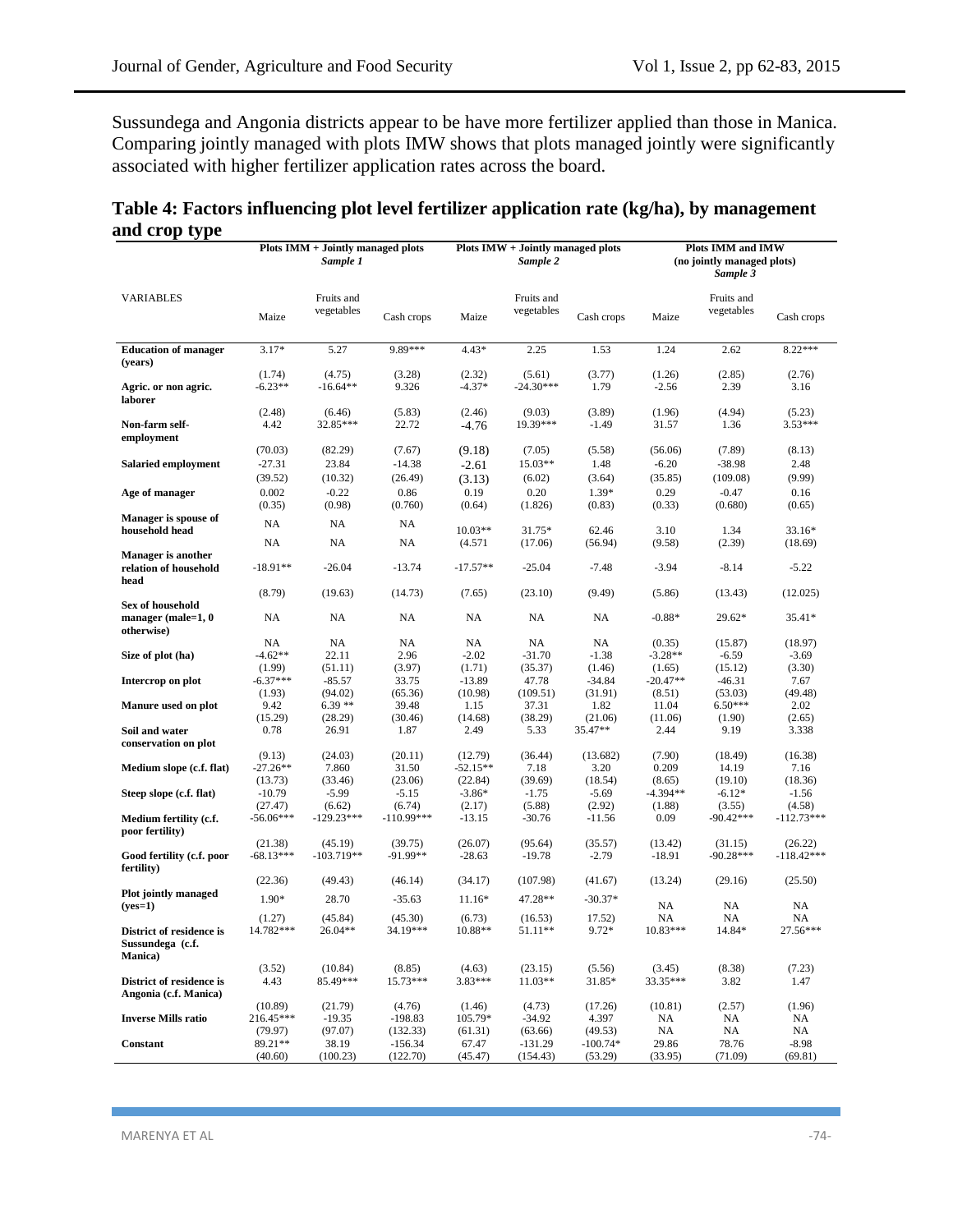## *Results from simulations of fertilizer use if plots were managed jointly*

In Table 5, the results of the counterfactual exercise are presented. These show how the predicted fertilizer use would change if individually managed plots were to be managed jointly. The regression model explaining the rate of plot level fertilizer application was fitted conditional on variables described earlier. The coefficients of the estimated model are then used to first estimate the predicted fertilizer application rates among plots IMW by setting  $J = 1$ . The counterfactual scenario was also done for plots IMM, by setting  $J = 1$ .

The results (Table 5, Panel A) show that in maize plots IMW, the predicted fertilizer application rates would be 34 kg/ha if they were jointly managed (compared to 22.7 kg/ha in the baseline scenario if they were individually managed). In contrast, if maize plots IMM were managed jointly, the fertilizer application would decrease modestly (albeit significantly) from 34.3 to 32.4 kg/ha.

| $\mathbf{u}$ $\mathbf{u}$ $\mathbf{v}$ $\mathbf{p}$ $\mathbf{u}$ , $\mathbf{v}$<br>If managed individually as<br>observed |                                    | If managed<br>jointly<br>(from counterfactual simulation) |
|---------------------------------------------------------------------------------------------------------------------------|------------------------------------|-----------------------------------------------------------|
|                                                                                                                           | Panel A: Maize plots               |                                                           |
| Plots IMW                                                                                                                 | 22.65                              | 33.83*A                                                   |
|                                                                                                                           | (6.48)                             | (7.77)                                                    |
| Plots IMM                                                                                                                 | 34.32                              | 32.44**                                                   |
|                                                                                                                           | (8.76)                             | (7.95)                                                    |
|                                                                                                                           | Panel B: Fruit and vegetable plots |                                                           |
| Plots IMW                                                                                                                 | 20.71                              | $67.91**$                                                 |
|                                                                                                                           | (18.8)                             | (20.3)                                                    |
| Plots IMM                                                                                                                 | 48.8                               | 77.5                                                      |
|                                                                                                                           | (12.01)                            | (17.7)                                                    |
|                                                                                                                           | Panel C: Non-food cash crop plots  |                                                           |
| Plots IMW                                                                                                                 | 46.78                              | $16.43***$ A                                              |
|                                                                                                                           | (26.8)                             | (52.4)                                                    |
| Plots IMM                                                                                                                 | 71.35                              | $35.72*$                                                  |
|                                                                                                                           | (24.65)                            | (70.17)                                                   |

## **Table 5: Plot level observed and counterfactual fertilizer application, by management type and crop (kg/ha)**

**<sup>A</sup>**The asterisks **\*, \*\*** and **\*\*\*** on the joint management figure denote that the difference between the joint and individual plot level fertilizer application rate application is significant at 10, 5 and 1% respectively.

The results estimated for fruit and vegetable plots are also presented (Table 5, Panel B). These are qualitatively similar to the maize plots in the sense that fruit and vegetable plots IMW have lower fertilizer application rates than those managed jointly or those IMM. Moreover, when fruit and vegetable plots IMW are simulated to be under joint management, their fertilizer application rates increase threefold (from 21 kg/ha to 68 kg/ha). Similarly, simulating fruit and vegetable plots that were IMM to be under joint management would increase fertilizer application from 49 kg/ha to 78 kg/ha.

The results are somewhat different when it comes to non-staple cash crop plots (Table 5, Panel C). While cash crop plots IMW are still reported as having lower fertilizer rates than cash crop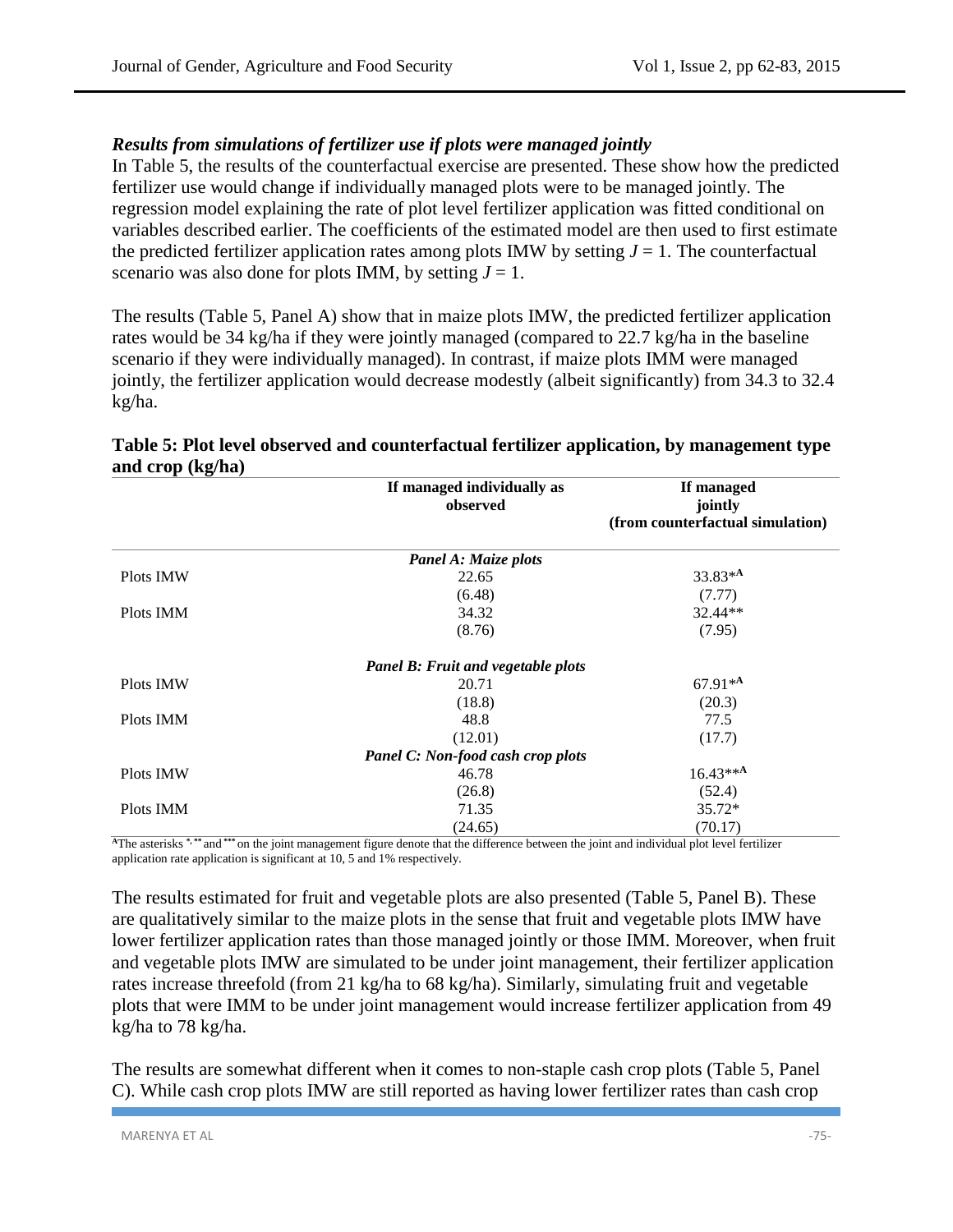plots IMM, joint management of cash crop plots IMW would lower fertilizer application on these plots. Similarly, joint management of IMM plots would lower fertilizer application on these plots as well. Two candidate explanations can be offered for this result: It is possible that there exists stronger division of labor in the type of cash crop managed by men and women, perhaps reducing the opportunities for joint management of cash crops. It may also be the case that the sharing of cash from these crops is harder, making joint management less likely than for maize and fruits and vegetable crops.

The literature suggests that women tend to specialize in staple crops, fruits, and vegetables (World Bank, 2009; DFID, 2007). In some cases, crops that were previously women's subsistence crops attracted the attention of men when these became commercialized and women lost control of them. The question raised by Doss (1999) however remains; as to whether these observed patterns are based on women's preferences (because they are primarily responsible for household provisioning) or because they lack the needed resources (including land, credit, and access to markets and information) to grow cash crops.

## *Results from simulations involving changing from female to male individual management (and vice versa)*

A similar counterfactual exercise was done for the gender of the household manager by running a regression of both male and female managed plots (excluding jointly managed plots) and including a dummy variable for the gender of the manager (Table 6). If maize plots IMW were managed individually by men (treating maize plots IMW to be IMM), fertilizer application rates were only very marginally lower (23 to 22 kg/ha). Similarly, treating plots IMM as if they were IMW—has no statistically significant impact.

|           | If managed as observed                                                       | If manager is the opposite sex<br>(counterfactual) |
|-----------|------------------------------------------------------------------------------|----------------------------------------------------|
|           | Panel A: Maize Plots managed by men and women compared                       |                                                    |
| Plots IMW | 22.65                                                                        | $21.77*$                                           |
|           | (6.48)                                                                       | (5.03)                                             |
| Plots IMM | 23.46                                                                        | 24.36                                              |
|           | (7.02)                                                                       | (6.22)                                             |
|           | <b>Panel B:: Fruit and vegetable plots managed by men and women compared</b> |                                                    |
| Plots IMW | 20.71                                                                        | $50.32*$                                           |
|           | (18.8)                                                                       | (10.7)                                             |
| Plots IMM | 48.8                                                                         | 19.18*                                             |
|           | (12.01)                                                                      | (15.87)                                            |
|           | Panel C: Non-food cash crop plots managed by men and women compared          |                                                    |
| Plots IMW | 46.78                                                                        | 82.19                                              |
|           | (26.8)                                                                       | (34.90)                                            |
| Plots IMM | 71.35                                                                        | 35.93                                              |
|           | (24.65)                                                                      | (55.78)                                            |

## **Table 6: Plot level observed and counterfactual fertilizer application, by sex of plot manager and crop (kg/ha)**

**<sup>A</sup>**The asterisks **\*, \*\*** and **\*\*\*** on the joint management figure denote that the difference between the joint and individual plot level fertilizer application rate application is significant at 10, 5 and 10% respectively.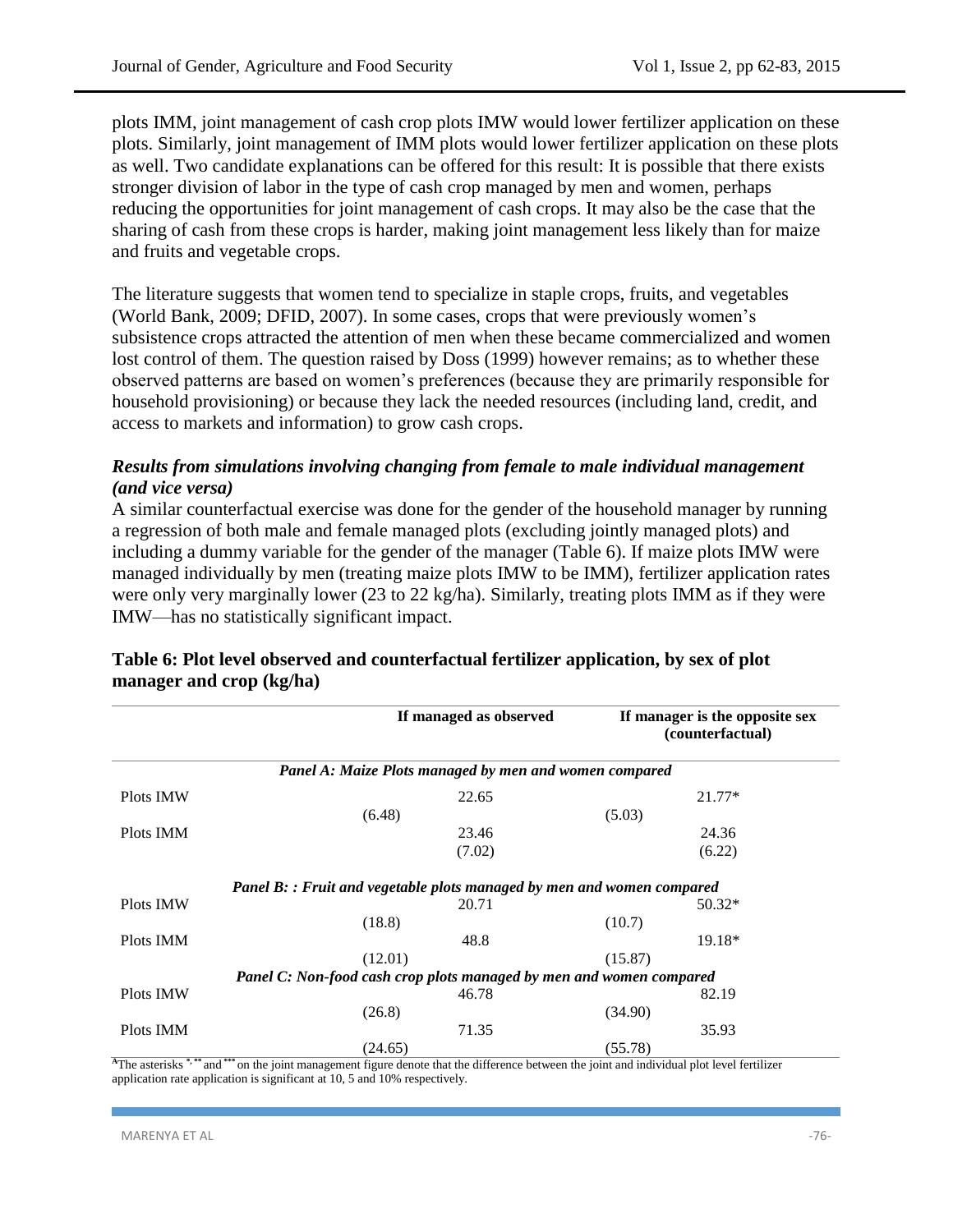In Panel B, the results suggest that simulating management by men on fruit and vegetable plots that were IMW increases fertilizer application rates on these plots from about 21 kg/ha to 50 kg/ha. The opposite approach, simulating management by women on plots that were IMM decreases fertilizer application from 49kg/ha to 18 kg/ha. In Panel C, there are no statistically significant differences when simulating the changes in the management from men to women.

### **Discussion: Will joint management lead to better technology adoption and yields?**

In this section, we aim to situate our results within the broader context and offer suggestions for further research.

### *Will encouraging the change from individual management to joint management of plots and crops lead to increased fertilizer application on those particular plots?*

The data presented in this paper reveal that there is some statistical association between joint management of plots and greater fertilizer use (except in the case of non-food cash crops where joint management is associated with lower fertilizer application rate). Although the association between joint management and greater fertilizer application rates is interesting, it reveals that, broadly, there is a need to do more research on intra-household input, land, and crop output and income allocation. It is still necessary to establish why joint management is related to higher fertilizer application rates.

Assuming that there are underlying reasons for why fertilizer use is higher under joint management, we are still left to wonder about sharing rules within the household. Whether the increase in fertilizer use is due to the pooling of resources remains an empirical issue that requires examination. Consequently and all else equal, greater fertilizer use should lead to higher yields. Whether the observed association between joint management means that household per capita consumption or crop incomes will also increase will depend on the sharing rules within particular households. These rules will determine whether the higher crop yields (or income therefrom) on jointly managed plots are available to all members of the household equally or not (Browning *et al*., 1994; Ghosh and Kanbur, 2008).

In the context of this study, we cannot say how the proceeds of jointly managed plots will be distributed. The results simply associate joint management of plots with higher fertilizer application. Tellingly, Udry *et al*. (1995) calculates that reallocating inputs from plots managed by men to those managed by women would increase crop output in the aggregate within the household. It is also not clear whether harvests from jointly managed plots are essentially communal resources under men's control. An example of this phenomenon is reported by Braun and Webb (1989), who describe an irrigation scheme in Gambia that was meant to increase rice yields, commercialize the crop, and increase women's incomes because rice was a "woman's crop". However, when rice yields and incomes increased, men took an interest in the rice crop and the crop subsequently became a "communal crop under the control of men" rather than a "private crop under the control of women" (see Alderman et al. 1995, p. 9).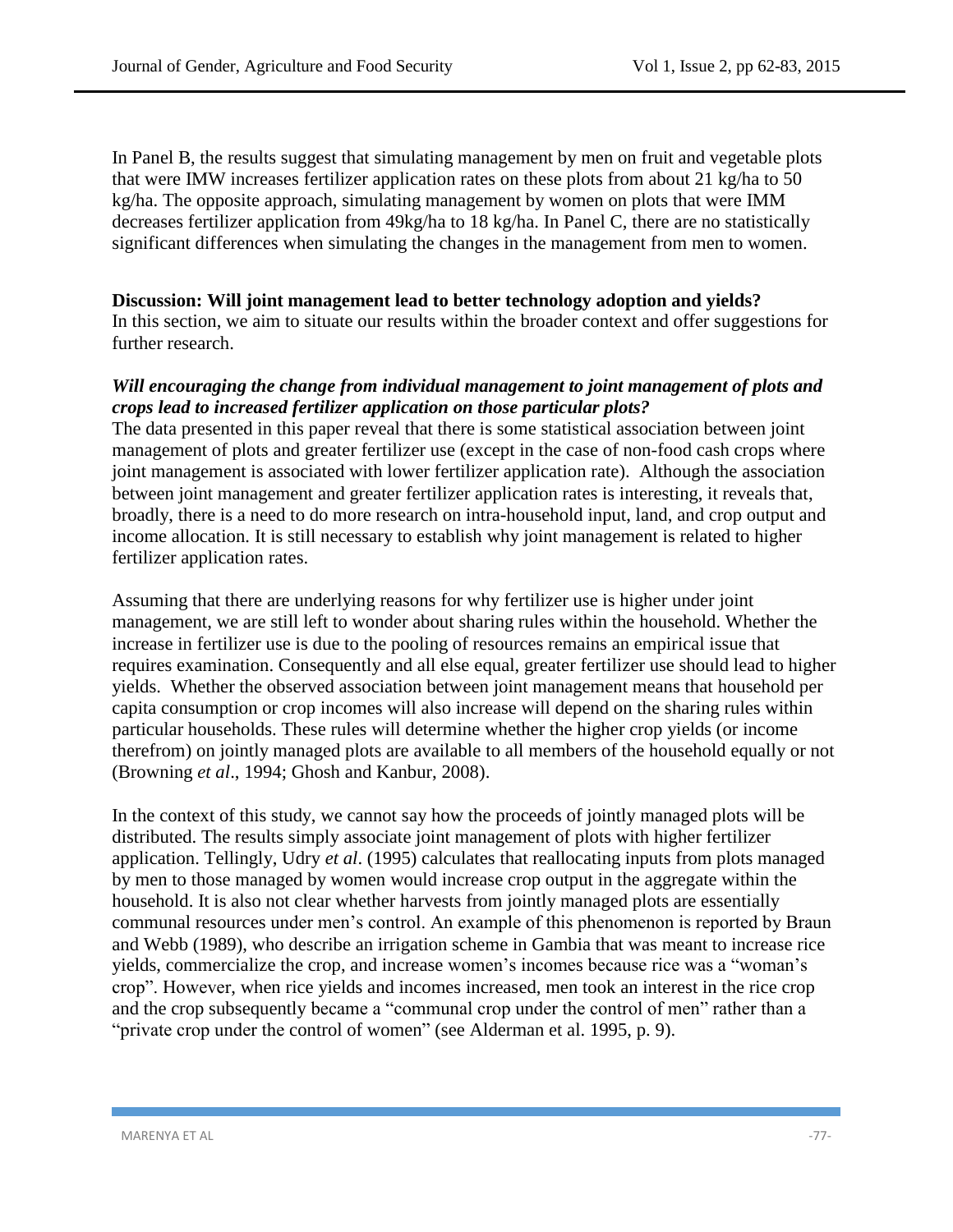## *If jointly managed plots receive more fertilizer, and if the goal is to increase input use, should that be done by encouraging joint plot management?*

The caveats above suggest that if women have little control over the proceeds of jointly produced crops, then a more appropriate solution to improving women's access to and control of agricultural inputs is to target plots that are *ex ante* IMW within the households. The precondition for the success of this approach will be that women have access to land and plots on which they can exercise autonomy. Where land is limited and further intra-household subdivision and reallocation is not possible, the alternative would be to encourage joint management and the equitable sharing of crop yields and proceeds.

This raises the critical issue of bargaining power. In cooperative collective household models, household members can arrive at Pareto-efficient allocations via bargaining or engaging in strategic repeated games. The equilibrium allocation depends on various "threatpoints" or fallback positions of the members concerned. If the social, legal, and economic environment provides the household members (especially women) with creditable fall-back positions, such as divorce and legal recourse or social sanctions, then it may be possible to achieve an equitable sharing of joint production. Without such bargaining power, unequal (inequitable) intrahousehold allocation is likely to be the outcome. The ubiquity of inequalities in intra household allocations—such as reported in Udry *et al*. (1995), Quisumbing (1996), Udry (1996), and Doss (2001)—lends weight to this particular concern about inefficient household sharing.

## **Summary, conclusions, and implications for policy and further research**

In summary, the results reported in this paper suggest that joint management of agricultural plots (except for non-food cash crops) is associated with higher fertilizer application rates, controlling for the demographic characteristics of the main manager and other plot level controls. For maize plots, the simulated effect of joint management was modest for plots individually managed by men but substantial (a 49 percent increase) for plots individually managed by women. In fruit and vegetable plots, the simulated effect of joint management was large and significant for plots individually managed by women. The simulated effect of joint management for fruit and vegetable plots individually managed by men was insignificant (although nominally substantial, with a 59 percent increase under joint management). The effect of joint management on nonfood cash crop plots individually managed by women was a 64 percent decrease in fertilizer application rates; likewise for non-food cash crop plots managed by men (a 49 percent decrease).

The effect of the gender of the plot manager was small for maize plots and only significant in the case of simulating plots IMW to be the counterfactual of those same plots being IMM (with male management being associated with marginally lower fertilizer application on maize plots). However, male management was substantially and significantly associated with higher fertilizer application on fruit and vegetable crops. The impact of male management for fruit and vegetable plots was similar to non-food cash crop plots, although the differences were not significant. Joint management would work well under the assumption that the benefits from additional production would be available to all household members on an equitable footing. That, however, remains an empirical assumption subject to further testing and confirmation or rejection. If evidence exists that there is no equitable sharing of proceeds from jointly managed plots (unfortunately this study provides no such evidence), then greater efforts for increasing access to inputs by women may need to be targeted at plots already being individually managed by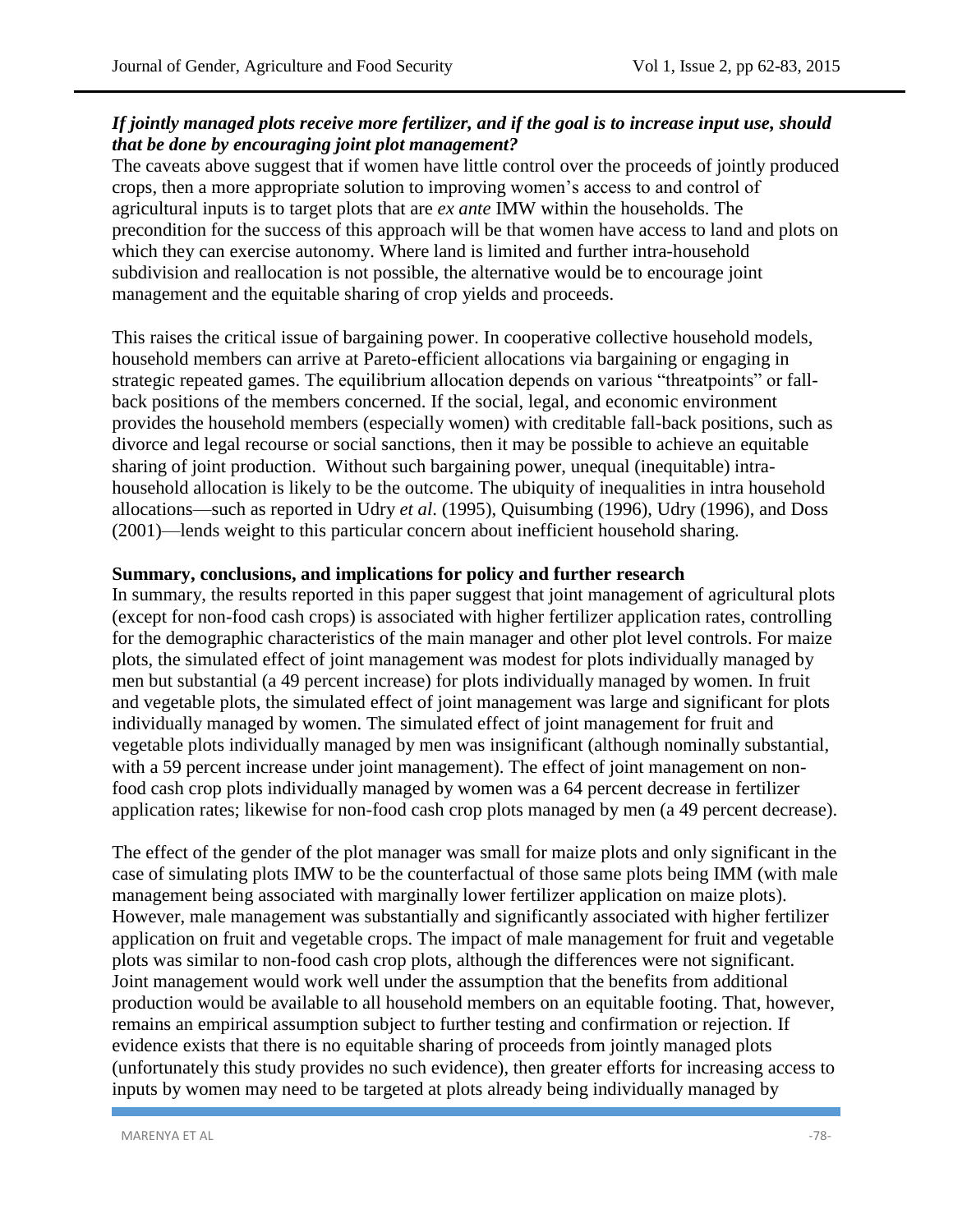women. Where land is scarce and access to extra plots that women can autonomously operate is limited, it may be possible to improve access by women to inputs and agricultural income by encouraging joint plot management and equitable sharing. As this study shows, analyzing input use at the sub-household level is important because it can generate data that can help inform programs/policies for increasing input use for both women and men, both at the aggregate level and within households.

The message from this study is not that joint management causes fertilizer use to increase (or decrease) if plot management changed from individual to joint. The choice of whether to manage a plot individually or jointly is certainly endogenous to all of the other agricultural decisions. Rather, these findings simply show that fertilizer use differs depending on who is managing the plot. Additional research is needed to understand whether programs that encourage joint management could actually increase fertilizer use. When designing such programs, it is important to remember that if participating women do not also have joint management of the outputs, they might not elect to participate in the first place.

Definitive policy recommendations will have to wait for further analyses of the underlying reasons for the apparent higher input use on jointly managed plots. More detailed studies of intra-household sharing rules among members of rural agrarian households is also warranted. This is especially true given the potential endogeneity in our model regarding unknown factors that may be correlated with joint management and also affect fertilizer use. These factors may ultimately be of interest for intra-household gender analysis and policy recommendations.

#### **Acknowledgements**

This study was supported by the Australian Centre for International agricultural Research (ACIAR) and the Australian International Food Security Research Centre (AIFSRC) through the International Maize and Wheat Improvement Center (CIMMYT)-led Sustainable Intensification of Maize-Legume Cropping Systems in Eastern and Southern Africa (SIMLESA) program, and Adoption Pathways Project. We would like to thank Solomon Alemu for excellent research assistance, two anonymous reviewers of earlier versions of this paper and the editor for helpful comments that helped improve this article. The views expressed here are those of the authors and do not necessarily reflect the views of ACIAR, AIFSRC or CIMMYT. We are solely responsible for any errors in this paper.

#### **References**

Aalerud, E.H. (2010) Gender and power relations: A case study from Mozambique. Master's thesis. Norwegian University of Life Sciences. Available at: [http://brage.bibsys.no/xmlui/bitstream/handle/11250/187143/ELLEN\\_THESIS\\_FINAL.pdf?sequ](http://brage.bibsys.no/xmlui/bitstream/handle/11250/187143/ELLEN_THESIS_FINAL.pdf?sequence=1&isAllowed=y) [ence=1&isAllowed=y](http://brage.bibsys.no/xmlui/bitstream/handle/11250/187143/ELLEN_THESIS_FINAL.pdf?sequence=1&isAllowed=y) [Accessed 24 June 2015].

Aguillar, A., Carranza, E., Goldstein, M., Kilic, T. and Oseni, G. (2015) 'Decomposition of gender differentials in agricultural productivity in Ethiopia', *Agricultural Economics*, 46(3), pp. 311-344.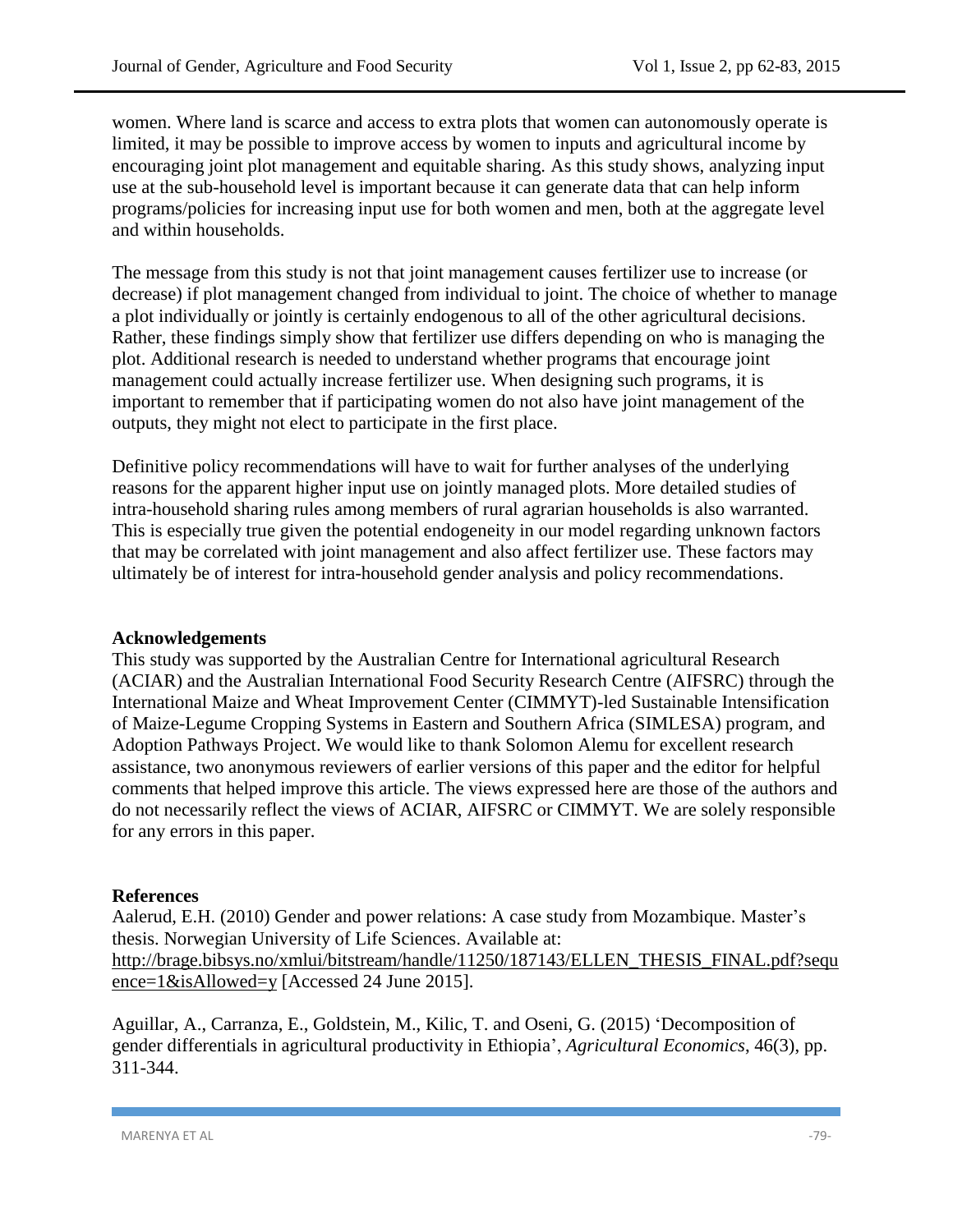Alderman, H., Chiappori, P.A., Haddad, L., Hoddinott, J. and Kanbur, R. (1995) 'Unitary versus collective models of the household: Is it time to shift the burden of proof?', *World Bank Research Observer*, 10, pp. 1-19.

Alkire, S., Meinzen-Dick, R., Peterman, A., Quisumbing, A., Seymour, G. and Vaz, A. (2013) 'The women's empowerment in agriculture index', *World Development*, 52, pp. 71-91.

Aly, Y.H. and Shields, M.P. (2010) 'Gender and agricultural productivity in a surplus labour traditional economy: Empirical evidence from Nepal', *Journal of Developing Areas*, 43(2), pp. 111-124.

Braun, J.V. and Webb, P.J.R. (1989) 'Irrigation technology and commercialization of rice in Gambia: Effects on income and nutrition', *IFPRI Research Report No. 75*.

Browning, M. and Chiappori, P. A. (1998) 'Efficient intra-household allocations: A general characterization and empirical tests', *Econometrica*, 66, pp. 1241-1278.

Browning, M., Bourguignon, F., Chiappori, P. and Lechene, V. (1994) 'Income and outcomes: A structural model of intrahousehold allocation', *Journal of Political Economy,* 102, pp. 1067- 1096.

Buvinic, M. and Gupta, G.R (1997) 'Female headed households and female maintained families: Are they worth targeting to reduce poverty in developing countries?', *Economic Development and Cultural Change*, 45(2), pp. 259-280.

Chavas, J.P., Petrie, R. and Roth, M. (2005) 'Farm household production efficiency: Evidence from the Gambia', *American Journal of Agricultural Economics*, 87(1), pp. 160–179.

de Brauw, A. (2015) 'Gender, control, and crop choice in northern Mozambique', *Agricultural Economics*, 46, pp. 1–14.

Department for International Development (DFID). (2007) *Gender equality at the heart of development: Why the role of women is crucial to ending world poverty*. London: DFID.

Doss, C.R. (1996) 'Testing among models of intrahousehold resource allocation', *World Development*, 24(10), pp. 1597-1609.

Doss, C.R. 1999. 'Twenty-Five Years of Research on Women Farmers in Africa: Lessons and Implications for Agricultural Research Institutions; with an Annotated Bibliography' *CIMMYT Economics Program Paper No. 99-02.* Mexico D.F.: CIMMYT

Doss, C., and A. McDonald. 1999. "Gender Issues and the Adoption of Maize Technology in Africa: An Annotated Bibliography. The Annotated Bibliography of Twenty-Five Years of Research on Women Farmers in Africa: Lessons and Implications for Agricultural Research Institutions; with an Annotated Bibliography." *CIMMYT Economics Program Paper No. 99-02*. Mexico D.F.: CIMMYT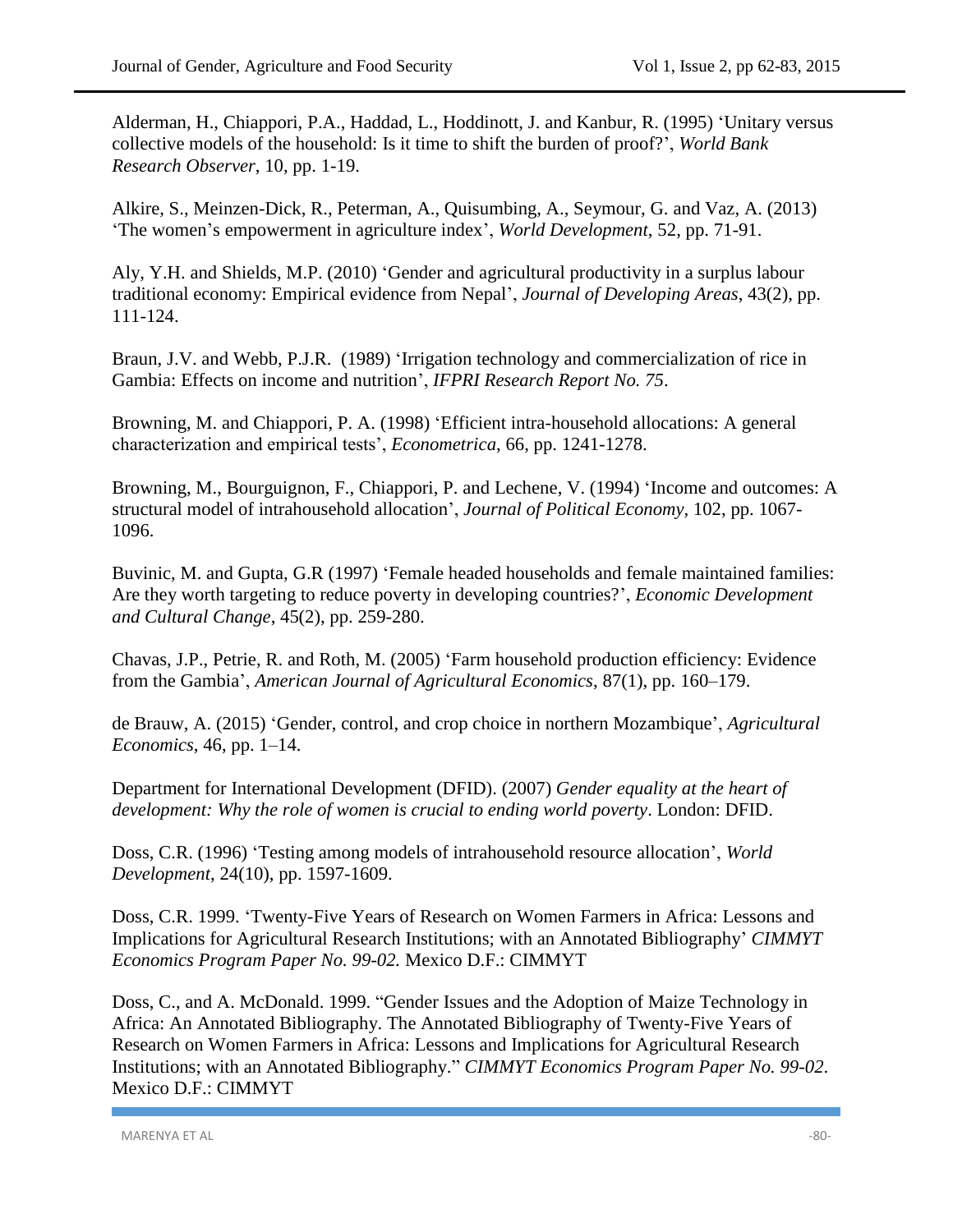Doss, C.R. (2001) 'Designing agricultural technology for African women farmers: Lessons from 25 years of experience', *World Development,* 29(12), pp. 2075-2092.

FAO. (2011) *The state of food and agriculture 2010-11: Women in agriculture, closing the gender gap.* Rome: Food and Agriculture Organization of the United Nations.

FAOSTAT (2011) *Statistical yearbook of the Food and Agriculture Organization of the United Nations*. Rome: Food and Agriculture Organization of the United Nations.

Ghosh, S. and Kanbur, R. (2008) 'Male wages and female welfare: Private markets, public goods, and intrahousehold inequality', *Oxford Economic Papers-New Series,* 60(1), pp. 42-56.

Gilbert, R. A., Sakala, W.D. and Benson, T .D. (2002) 'Gender analysis of a nationwide cropping system trial survey in Malawi', *African Studies Quarterly*, 6(1&2), pp. 223-243.

Goldstein, M. and Udry, C. (2005) 'Land rights and agricultural investment in Ghana', *Yale University Economic Growth Centre Working Paper 929*.

Haddad, L., Brown, L.R., Richter, A. and Smith, L. (1995) 'The gender dimensions of adjustment policies: Potential interactions and evidence to date', *World Development*, 23(6): 881-896.

Horell, S. and Krishnan, P. (2007) 'Poverty and productivity in female-headed households in Zimbabwe', *Journal of Development Studies*, 43(8), pp. 1351-1380.

Inge, T. (2011) 'Mozambique country case study: Gender equality and development', *World Development Report 2012 Background Paper*. Washington DC: The World Bank.

Johnson, N., Njuki, J., Waithanji, E., Nhambeto, M., Rogers, M. and Kruger, E.H. (2013) 'The importance of gender in a "gender blind" asset transfer program: Lessons from dairy development in Mozambique'. In: Quisumbing *et al*. eds. Gender, agriculture and assets: Learning from eight agricultural development interventions in Africa and South Asia. Washington DC: International Food Policy Research Institute.

Kanbur, R. and Haddad, L. (1994) 'Are better off households more unequal or less unequal?', *Oxford Economic Papers*, 46, pp. 445-458.

Kassie, M., Ndiritu, S.W. and Stage, J. (2014) 'What determines gender inequality in household food security in Kenya? Application of exogenous switching treatment regression', *World Development*, 56, pp. 153-171.

Kassie, M., Hailemariam, T., Moti, J., Marenya, P. and Erenstein, O. (2015) 'Understanding the adoption of a portfolio of sustainable intensification practices in eastern and southern Africa', *Land Use Policy*, 42, pp. 400–411.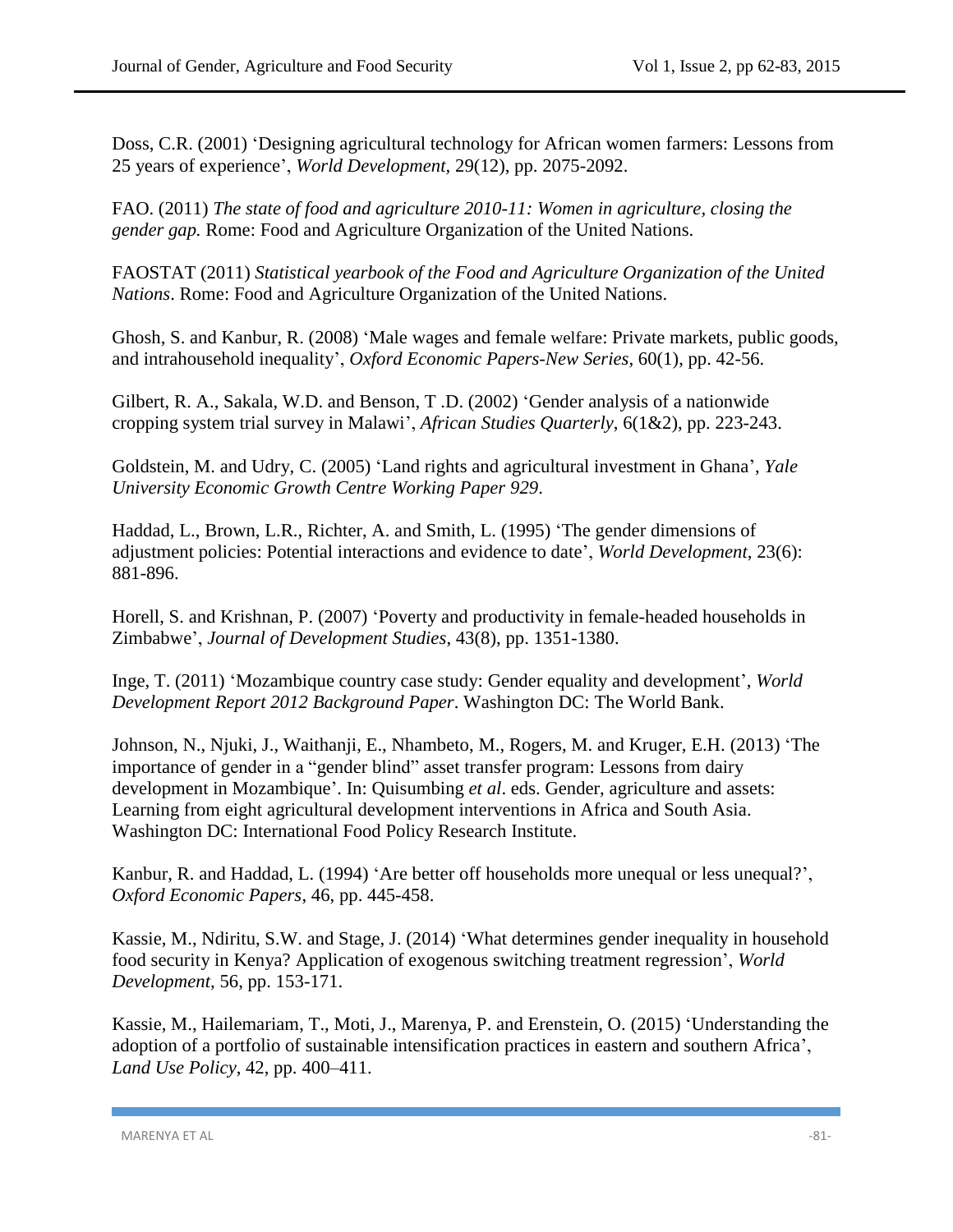Liström, K. (2014) "The matrilineal puzzle": Women's land rights in Mozambique: Case study: Niassa Province. Masters Thesis. Uppsala University, Department of Earth Sciences.

MINAG (Ministry of Agriculture, Republic of Mozambique). (2005) *Gender Strategy of the Agricultural Sector.* Available at: [http://fsg.afre.msu.edu/mozambique/caadp/MINAGEstrategia%20de%20Genero%20do%20Sect](http://fsg.afre.msu.edu/mozambique/caadp/MINAGEstrategia%20de%20Genero%20do%20Sector%20agrario%20Versao%20Inglesa.pdf) [or%20agrario%20Versao%20Inglesa.pdf](http://fsg.afre.msu.edu/mozambique/caadp/MINAGEstrategia%20de%20Genero%20do%20Sector%20agrario%20Versao%20Inglesa.pdf) [Accessed 24 June 2015].

Ndiritu, W. S., Kassie, M. and Shiferaw, B. (2014). 'Are there systematic gender differences in the adoption of sustainable agricultural intensification practices? Evidence from Kenya', *Food Policy*, 49, pp. 117-127.

Oladeepo, J.O. and Fajuyigbe, A.A. (2007) 'Technical efficiency of men and women upland rice farmers in Osun State, Nigeria'. *Journal of Human Ecology*, 22(2), pp. 93-100.

Oseni, G., Corral, P., Goldstein, M. and Winters, P. (2015). 'Explaining gender differentials in agricultural production in Nigeria', *Agricultural Economics*, 46(3), pp. 285-310.

Peterman, A., Quisumbing, A., Behrman, J. and Nkonya, E. (2011) 'Understanding the complexities surrounding gender differences in agricultural productivity in Nigeria and Uganda', *The Journal of Development Studies*, 47(10), pp. 1482-1509.

Quisumbing, A. R. (1995) 'The extended family and intrahousehold allocation', *Food Consumption and Nutrition Division, Discussion Paper 3*. Washington, DC: International Food Policy Research Institute.

Quisumbing, A.R. (1996) 'Male–female differences in agricultural productivity: Methodological issues and empirical evidence', *World Development*, 24(10), pp. 1579-1595.

Quisumbing, A.R., Payongayong, E., Aidoo, J.B. and Osuka, K. (2001) 'Women's land rights in the transition to individualized ownership: implications for tree-resource management in Western Ghana' *Economic Development and Cultural Change*, 50(1), pp. 157–181.

Quisumbing, A. R., Meinzen-Dick, R., Raney, T. L., Croppenstedt, A., Behrman, J. A. and Peterman, A. (eds). (2014) Gender in agriculture: Closing the gap. Netherlands: Springer.

Sen, A. (1990) 'Gender and cooperative conflicts' In: Tinker, I. ed. Persistent inequalities: Women and world development. Oxford: Oxford University Press.

Slavchevska, V. (2015) 'Gender differences in agricultural productivity: The case of Tanzania', *Agricultural Economics*, 46, pp. 335-355.

Udry C. (1996) 'Gender, agricultural production, and the theory of the household'*, Journal of Political Economy*, 104, pp. 1010-1046.